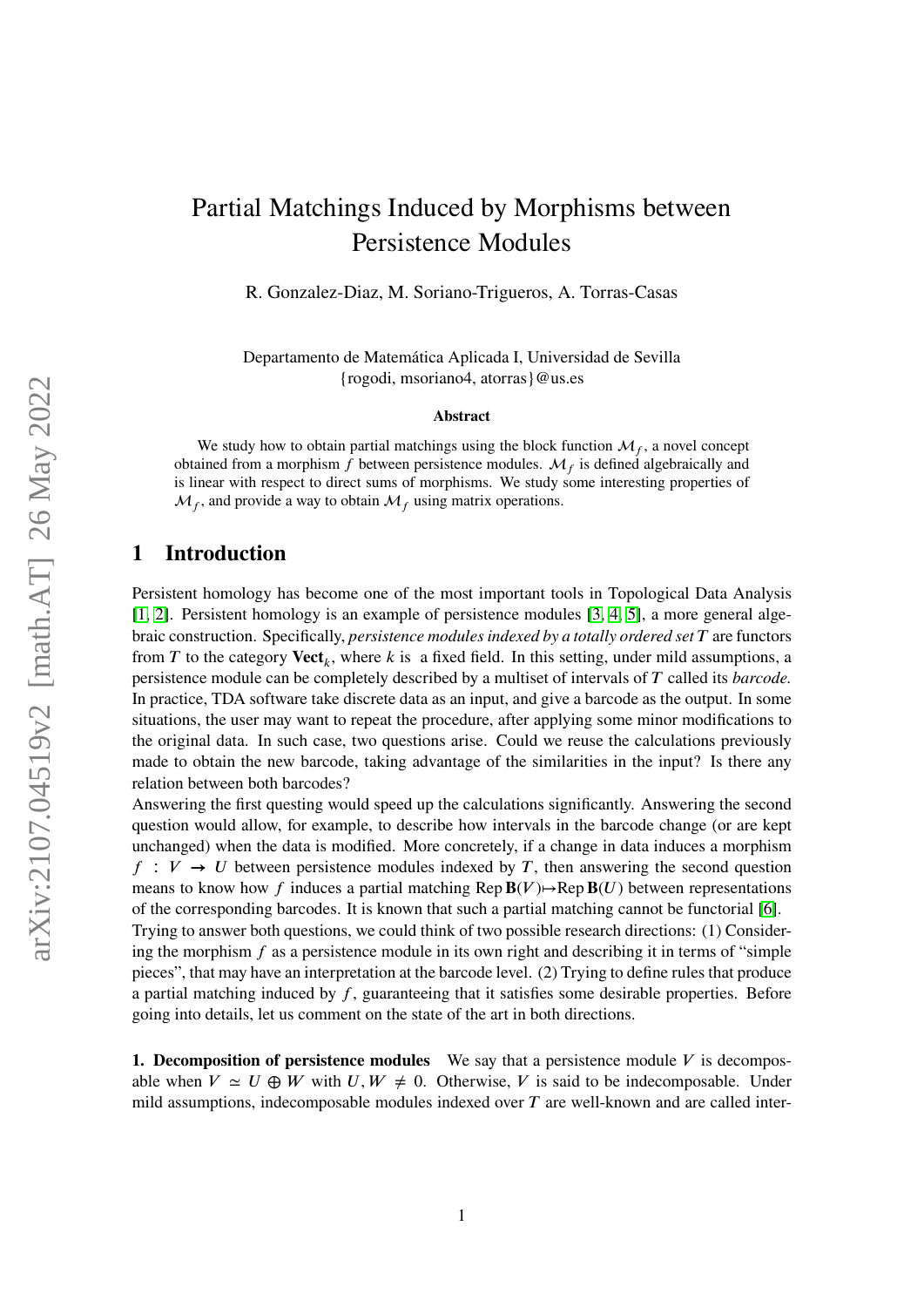val modules [\[3,](#page-18-1) [7\]](#page-18-5). Indecomposable modules of the form

<span id="page-1-0"></span>
$$
\begin{array}{ccc}\nU & U_1 \longrightarrow U_2 \longrightarrow \dots \longrightarrow U_n \\
f \uparrow & \uparrow & \uparrow & \uparrow \\
V & V_1 \longrightarrow V_2 \longrightarrow \dots \longrightarrow V_n\n\end{array} \tag{1}
$$

where  $f: V \to U$  is a morphism between persistence modules, are also well understood when  $n \leq 4$ . When  $n > 4$ , the theory becomes increasingly complex, and for  $n \geq 6$  there is no way to parametrize the set of indecomposable modules since the underlying graph (the quiver) is of "wild" type (see, for example, [\[8,](#page-18-6) [9,](#page-18-7) [10\]](#page-18-8) for the use of quivers in TDA). Recall that the category of modules of the form [\(1\)](#page-1-0), also known as ladder modules, is isomorphic to the category of morphisms between persistence modules indexed by the set  $\mathbf{n} = \{1, \ldots, n\}$  (see [\[11\]](#page-18-9)).

**2. The induced partial matching**  $\chi_f$  In [\[6\]](#page-18-4) and [\[12\]](#page-18-10), given  $f: V \to U$ , the authors provided a procedure to construct a partial matching between representations of the barcodes, Rep  $B(V)$  and Rep  $B(U)$ , denoted by  $\chi_f$ . The aim of providing such a construction was to give an explicit proof of the *Stability Theorem* for barcodes [\[6\]](#page-18-4). However, this partial matching has some limitations when applied to real data. In particular, it produces the following undesired result. Consider the following morphism of persistence modules, which is determined by  $f_i$  for  $i = 1, 2, 3$ , giving the following commutative diagram:

<span id="page-1-1"></span>
$$
U \qquad 0 \longrightarrow 0 \longrightarrow 0 \qquad k \xrightarrow{Id} k \longrightarrow 0
$$
  
\n
$$
V \qquad 0 \longrightarrow k \xrightarrow{Id} k \qquad 0 \longrightarrow k \longrightarrow 0
$$
  
\n
$$
V \qquad 0 \longrightarrow k \xrightarrow{Id} k \qquad 0 \longrightarrow k \longrightarrow 0
$$
 (2)

Then Rep  $B(V) = \{ [1, 2]_1, [2, 2]_1 \}$  and Rep  $B(U) = \{ [1, 2]_1 \}$ . Note that, looking at the decomposition of *𝑓*, one would expect to obtain the following matching:

$$
[1,2]_1 \longmapsto \emptyset, \qquad [2,2]_1 \longmapsto [1,2]_1.
$$

However,  $\chi_f$  produces the following:

$$
[1,2]_1 \xrightarrow{\chi_f} [1,2]_1, \qquad [2,2]_1 \xrightarrow{\chi_f} \emptyset
$$

which is counter-intuitive. In opposition to  $\chi_f$ , we will propose  $\mathcal{M}_f$ , a *block* function induced by the morphism  $f$ , which gives a better insight of how  $f$  works. As we will see:

$$
\mathcal{M}_f([2,2],[1,2]) = 1 , \qquad \mathcal{M}_f([1,2],[1,2]) = 0 .
$$

More concretely,  $M_f$  will be defined entirely algebraically, is linear with respect to the direct sum of morphisms and can be easily calculated using matrix column reductions. As we will see, it also allows inducing partial matchings efficiently if needed.

The paper is organized as follows. After introducing the background in Section [2,](#page-2-0) we define the block function  $\mathcal{M}_f$  induced by a morphism  $f: V \to U$ , between persistence modules V and U in Section [3,](#page-6-0) together with some of its properties, and we explain how  $\mathcal{M}_f$  can be used to compute partial matchings between representations of the barcodes  $\mathbf{B}(V)$  and  $\mathbf{B}(U)$ . In Section [5,](#page-13-0) we give an interpretation of  $\mathcal{M}_f$  in term of persistence basis and explain how to compute it using matrix calculations. Finally, the main conclusions and some open questions are discussed in Section [6.](#page-17-1)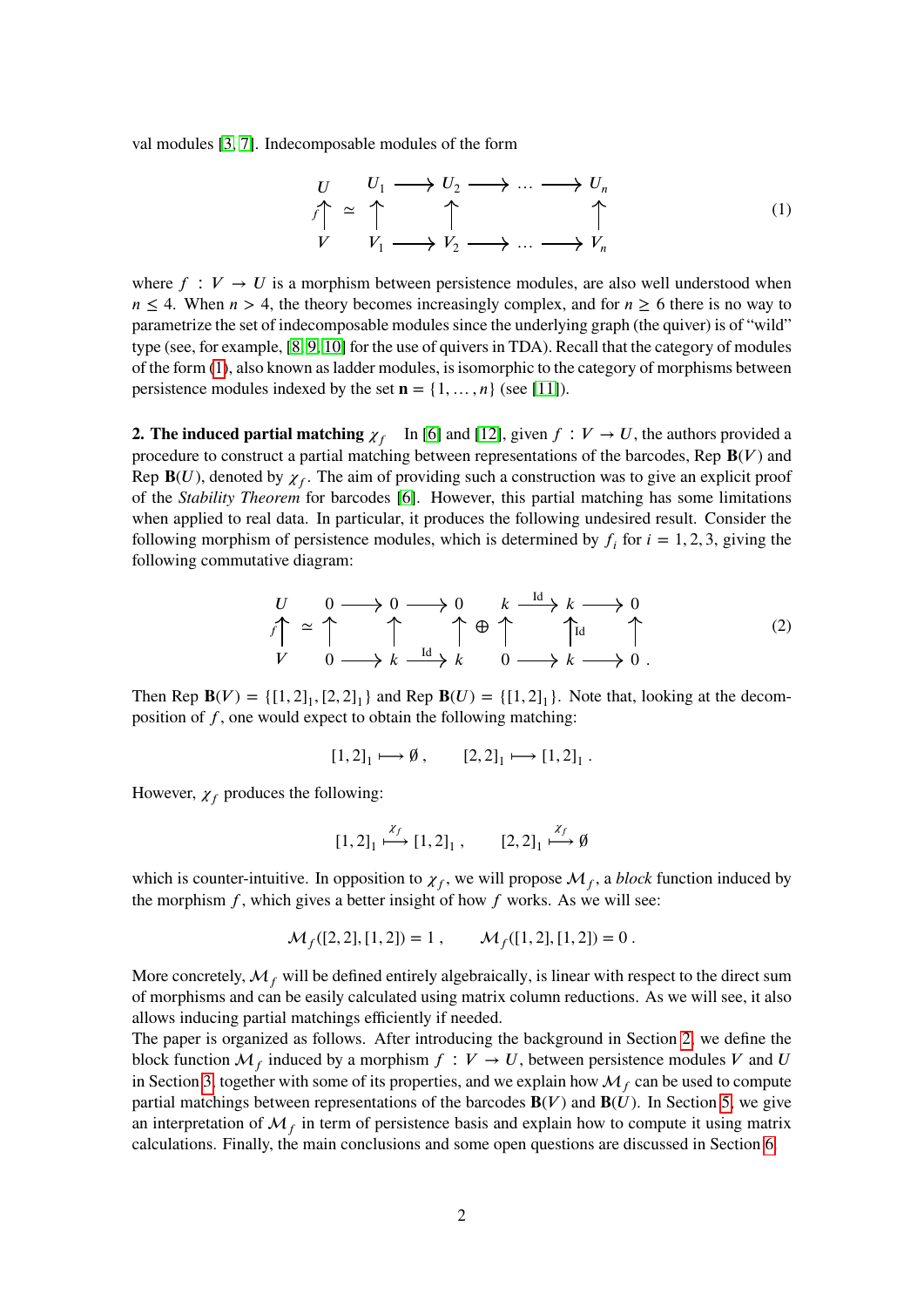## <span id="page-2-0"></span>**2 Preliminaries**

We recall the notions of persistence modules, decorated endpoints, barcodes and partial matchings. We also introduce some necessary algebraic tools.

#### **2.1 Persistence modules**

All vector spaces considered in this paper will be defined over a fixed field *k* with unit denoted by  $1_k$  and they can be infinite dimensional, except in Section [5,](#page-13-0) where they should be finite dimensional. Vectors will be expressed in column form.

A persistence module *V* indexed by a totally ordered set *T* is a functor from *T* to Vect<sub>*k*</sub>. Then *V* consists of a set of vector spaces  $V_p$  for  $p \in T$  and a set of linear maps  $\rho_{pq} : V_p \to V_q$  for  $p \le q$ satisfying that  $\rho_{ql} \rho_{pq} = \rho_{pl}$  if  $p \le q \le l$ ; and  $\rho_{pp}$  being the identity map. The set of linear maps  ${\rho_{pq}}_{p \leq q}$  will be denoted by  $\rho$  and called the *structure maps* of *V*. Since the category of persistence modules is Abelian, the direct sum of persistence modules together with the intersection and quotient of persistence modules are also persistence modules (see for example [\[4,](#page-18-2) Sec. 2]).

We will also consider the category of persistence modules with morphisms given by natural transformations. In other words, given two persistence modules,  $V$  and  $U$ , with structure maps,  $\rho$  and  $\phi$ , a morphism,  $f: V \to U$ , is given by a set of linear maps  $\{f_p\}_{p \in T}$ , such that  $f_q \rho_{pq} = \phi_{pq} f_p$ if  $p \le q$ . A morphism *f* is *injective* (*surjective*) if all its linear maps  $f_p$ ,  $p \in T$ , are injective (surjective). Notice that  $\text{Im } f$  and  $\text{Ker } f$  are particular cases of persistence modules. We assume that all persistence modules that appear in this paper satisfy the *descending chain condition for images and kernels.* In other words, for  $t \ge p_1 \ge p_2 \ge \dots$  and  $t \le \dots \le q_2 \le q_1$ , the following chains stabilize:

$$
V_t \supseteq \text{Im } \rho_{p_1 t} \supseteq \text{Im } \rho_{p_2 t} \supseteq \dots \quad \text{and} \quad V_t \supseteq \text{Ker } \rho_{t q_1} \supseteq \text{Ker } \rho_{t q_2} \supseteq \dots
$$

#### **2.2 Decorated points and interval modules**

In this subsection, we use the notation appearing in [\[6\]](#page-18-4) based on the one introduced in [\[3,](#page-18-1) Sec. 2.4]. Let **E** denote the set of *decorated endpoints* defined as  $\mathbf{E} := \mathbf{R} \times D \cup \{-\infty, \infty\}$ , where  $D = \{-, +\}.$ In the sequel, decorated points  $(r, -)$  and  $(r, +)$  will be denoted by  $r^-$  and  $r^+$ , respectively. Note that **E** can be seen as a totally ordered set stating that  $r<sup>−</sup> < r<sup>+</sup>$  together with the order inherited by the extended reals. The sum + :  $\mathbf{E} \times \mathbf{R} \to \mathbf{E}$  is defined as  $r^{\pm} + s := (r + s)^{\pm}$ . It can be proved that there is a bijection between  $\bf{E}$  and the *cuts* of  $\bf{R}$  defined in [\[7\]](#page-18-5). Moreover there is also a bijection between the pairs  $\{(a, b) \in \mathbf{E} \times \mathbf{E} : a < b\}$  and the intervals of **R**. The following table shows all possible cases:

|           | $S^{-}$        | $S^+$          | $\infty$            |
|-----------|----------------|----------------|---------------------|
| $-\infty$ | $(-\infty, s)$ | $(-\infty, s]$ | $(-\infty, \infty)$ |
| $r^-$     | [r,s)          | r, s           | $[r, \infty)$       |
| $r^+$     | (r, s)         | (r, s)         | $(r, \infty)$       |

From now on, an interval of **R** represented by  $(a, b) \in E \times E$ , with  $a < b$ , will be denoted by  $(a, b)$ . Intervals of any other totally ordered set may turn up. In such case we will point it out. We will use the letters  $a, b, c$  and  $d$  to denote elements of **E**; the letters  $r, s$  and  $t$  to denote elements of **R**; and the letters *p*, *q* and *l* to denote elements of a general totally ordered set *T*.

As we will see in the next subsection, interval modules are the building blocks of persistence modules. Given an interval *I* of **R**, the *interval module*,  $k_I$ , is composed by  $k_{it} = k$  for all  $t \in \mathbb{R}$ and  $k_{it} = 0$  otherwise, while the structure maps are given by the identity whenever possible.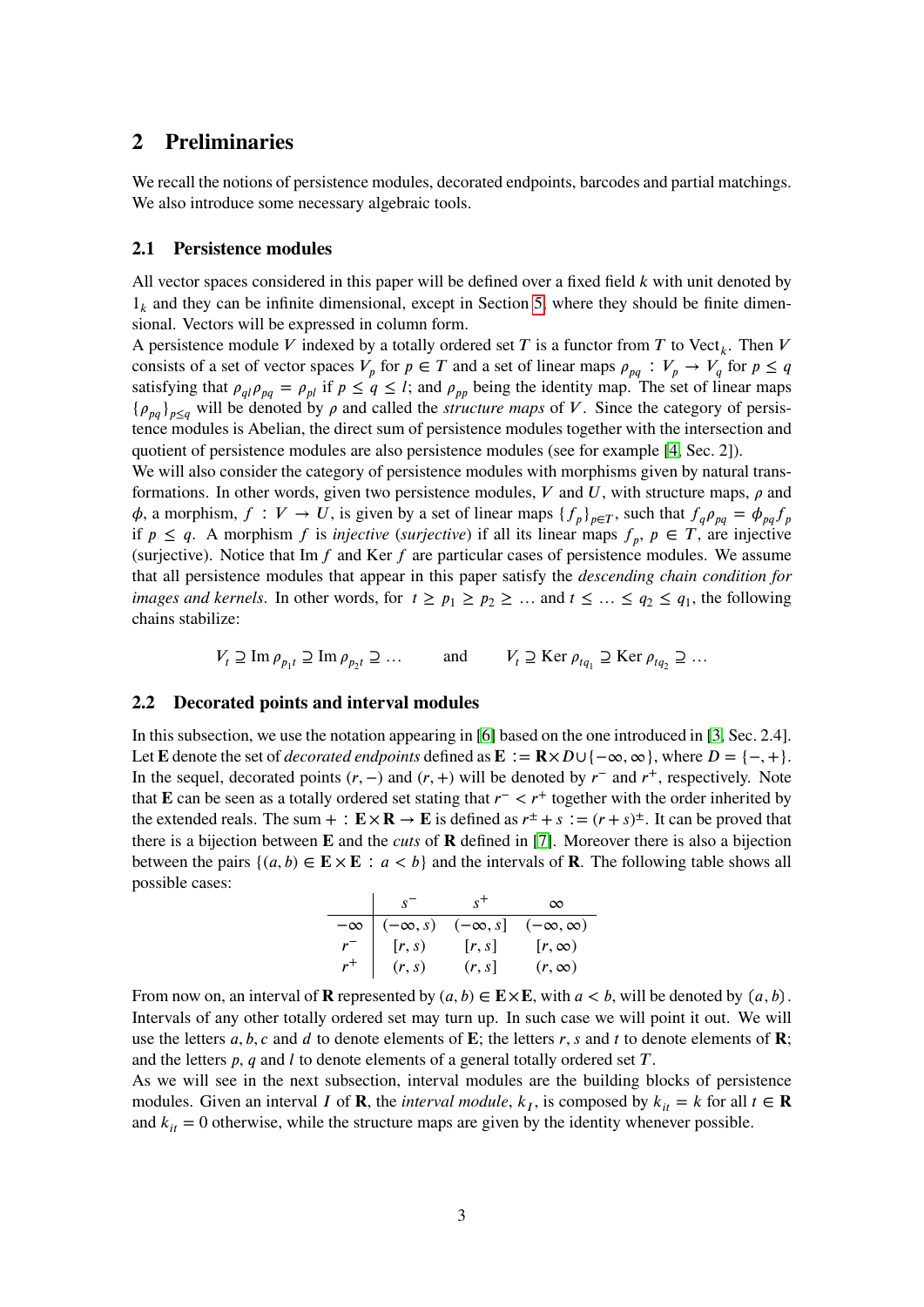#### <span id="page-3-0"></span>**2.3 Decomposition of persistence modules**

The results that appear in this section are directly taken from [\[7\]](#page-18-5) where the following statement is proven.

**Theorem 2.1** (Theorem 1.2 of [\[7\]](#page-18-5)). *For any persistence module V* indexed by **R** satisfying the *descending chain condition for images and kernels, we have:*

$$
V \simeq \bigoplus_{I \in S_V} \left( \bigoplus_{m_I} k_I \right)
$$

where  $S_V$  is a set of intervals of  $\bf R$  and  $m_I$  is the multiplicity of  $k_I$ .

The following operators were used to prove the result. We will need them to construct  $\mathcal{M}_f$ . Fix  $c \in \mathbf{E}$  and fix a persistence module *V* indexed by **R** with structure maps  $\rho$ . Define the following vector spaces:

$$
\mathrm{Im}^+_{ct}(V) := \bigcap_{s \in (c,t^+)} \mathrm{Im}\,\rho_{st}\,, \quad \mathrm{Im}^-_{ct}(V) := \bigcup_{s \in (-\infty,c)} \mathrm{Im}\,\rho_{st}\,, \quad \text{for } t \in (c,\infty);
$$

$$
\operatorname{Ker}^+_{ct}(V) := \bigcap_{r \in (c,\infty)} \operatorname{Ker} \rho_{tr}, \quad \operatorname{Ker}^-_{ct}(V) := \bigcup_{r \in (t^-,c)} \operatorname{Ker} \rho_{tr}, \quad \text{for } t \in (-\infty,c).
$$

By convention,  $\text{Im}_{ct}^{-}(V) := 0$  if  $c = -\infty$ , and  $\text{Ker}_{ct}^{+}(V) := V(t)$  if  $c = \infty$ . Now, let  $I = (a, b)$  be an interval of **R**. For  $t \in I$ , define

$$
V_{It}^{+} := \text{Im}_{at}^{+}(V) \cap \text{Ker}_{bt}^{+}(V)
$$
  
\n
$$
V_{It}^{-} := \text{Im}_{at}^{-}(V) \cap \text{Ker}_{bt}^{+}(V) + \text{Im}_{at}^{+}(V) \cap \text{Ker}_{bt}^{-}(V)
$$
  
\n
$$
V_{It} := V_{It}^{+} / V_{It}^{-}
$$

and, for  $t \notin I$ , let them all be 0.

The authors in [\[7\]](#page-18-5) proved that  $V_{It}$  is isomorphic to  $\bigoplus_{m_I} k_I$ , and that *V* is isomorphic to a direct sum of  $V_{I}$ <sup>*b*</sup> being *sections* the algebraic tools used to prove it. A *section* of a vector space *A* is a pair of vector spaces  $(F^-, F^+)$  such that  $F^- \hookrightarrow F^+ \hookrightarrow A$ . We say that a set  $\{(F^-_n, F^+)_n\}$  $\lambda^-, F_\lambda^+$  :  $\lambda \in \Lambda$ of sections (with  $\Lambda$  its index set) of *A* is disjoint if, for all  $\lambda \neq \mu$ , either  $F_{\lambda}^+ \hookrightarrow F_{\mu}^-$  or  $F_{\mu}^+ \hookrightarrow F_{\lambda}^-$ <sup>7—</sup>. Sections will be used in Lemma [3.5](#page-8-0) and Theorem [4.6,](#page-12-0) in particular we will use the following result, whose proof is given at the beginning of the proof of Theorem 6.1 in [\[7\]](#page-18-5).

<span id="page-3-1"></span>**Lemma 2.2.** *Suppose that*  $\{F_i^-\}$  $\mathcal{L}_{\lambda}^{-}$ ,  $F_{\lambda}^{+}$  :  $\lambda \in \Lambda$  *is a disjoint set of sections of a vector space A*. *Then*  $\Gamma$ 

$$
\bigoplus_{\lambda\in\Lambda}\left(F_{\lambda}^{+}\big/\,F_{\lambda}^{-}\right)\,\hookrightarrow\,A\;.
$$

#### **2.4 Barcodes and partial matchings**

A *multiset* is a pair  $(S, m)$  where *S* is a set and  $m : S \to \mathbb{N} \cup \{ \infty \}$  represents the multiplicity of the elements of *S*. An element of the multiset  $(S, m)$  will be denoted by the pair  $(I, m_I)$  where  $I \in S$ and  $m_I = m(I)$ . The *barcode* of a persistence module *V* is the multiset  $\mathbf{B}(V) = (S_V, n)$  where  $S_V$ is the set of intervals that appear in the decomposition of *V*, and  $n<sub>I</sub>$  is the multiplicity of  $I \in S$ . The *representation of a multiset*  $(S, m)$  is the set

$$
Rep(S, m) = \{(I, i) \in S \times \mathbb{N} : i \le m_I)\}\
$$

From now on, we will use the notation  $I_i$  instead of  $(I, i)$ .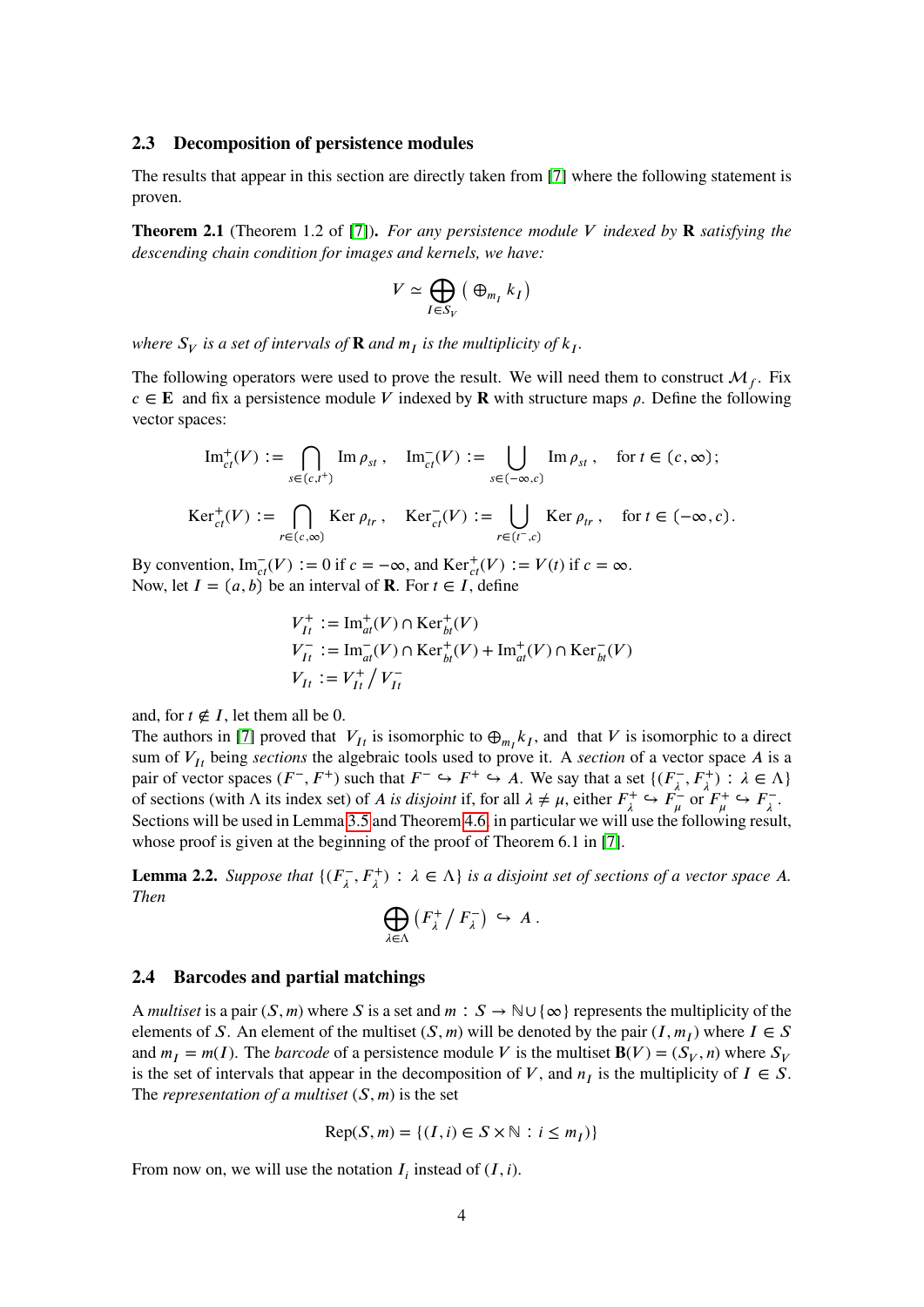**Example 2.3.** *Consider the persistence module*

$$
U \simeq k^2 \xrightarrow{\begin{bmatrix} 1 & 0 \\ 0 & 1 \\ 0 & 0 \end{bmatrix}} k^3 \xrightarrow{\begin{bmatrix} 0 & 0 & 1 \end{bmatrix}} k
$$

*that can be decomposed as*

$$
k_{[1,2]} \oplus k_{[1,2]} \oplus k_{[2,3]}.
$$

*Then its barcode is*  $\mathbf{B}(U) = \{([1, 2], 2), ([2, 3], 1)\}$  *and the representation of its barcode is*  $\mathbf{Rep} \mathbf{B}(U)$  $= \{ [1, 2]_1, [1, 2]_2, [2, 3]_1 \}$ , which can be displayed as:



Given two barcodes,  $\mathbf{B}_1$  and  $\mathbf{B}_2$ , a *partial matching* between Rep  $\mathbf{B}_1$  and Rep  $\mathbf{B}_2$  is a bijection  $\sigma$ :  $R_1 \rightarrow R_2$  where  $R_1 \subset \text{Rep } \mathbf{B}_1$  and  $R_2 \subset \text{Rep } \mathbf{B}_2$ . By abuse of notation, we might write instead  $\sigma$ : Rep  $\mathbf{B}_1 \to \text{Rep } \mathbf{B}_2$ , and say  $\sigma(I) = \emptyset$  when we mean  $I \notin R_1$ .

**Definition 2.4.** *A* block function between two barcodes  $\mathbf{B}_1 = (S_1, m)$  and  $\mathbf{B}_2 = (S_2, n)$  is a function  $\mathcal{M}: S_1 \times S_2 \longrightarrow \mathbb{Z}_{\geq 0} \cup \{\infty\}$  *such that:* 

$$
\sum_{J \in S_2} \mathcal{M}(I, J) \leq m_I \; .
$$

<span id="page-4-1"></span>**Remark 2.5.** *Note that when a block function satisfies*

$$
\sum_{I\in S_1} \mathcal{M}(I,J) \leq n_J,
$$

*it is straightforward to show that*  ${\cal M}$  *induces a partial matching between*  ${\mathbf Rep} {\bf B}_1$  *and*  ${\mathbf Rep} {\bf B}_2$ .

#### **2.5 Basis of persistence modules**

A *persistence basis* [\[13,](#page-18-11) [3\]](#page-18-1) for a persistence module  $V$  is an isomorphism

$$
\alpha:\bigoplus_{i\in\Gamma}k_{(a_i,b_i)}\to V\ ,
$$

where  $\Gamma$  is an index set. The *persistence generator*  $\alpha_i : k_{(a_i, b_i)} \to V$  is defined as the morphism  $\alpha$  restricted to  $k_{(a_i,b_i)}$ . When we write  $\alpha_i \sim (a_i, b_i)$ , we mean that  $k_{(a_i,b_i)}$  is the domain of  $\alpha_i$ . We will also specify a persistence basis  $\alpha$  by its set of persistence generators  $\mathcal{A} = {\alpha_i}_{i \in \Gamma}$  and we will denote its cardinality by  $\#\mathcal{A}$ .

<span id="page-4-0"></span>**Remark 2.6.** *Given a subset*  $S = \{a_i\}_{i \in \Lambda}$  *of*  $A$ *, we define the span of*  $S$ *, denoted by*  $\langle S \rangle$ *, as the image of the sum of persistence generators of* S, that is

$$
\langle S \rangle = \text{Im} \left( \bigoplus_{i \in \Lambda} \alpha_i \, : \, \bigoplus_{i \in \Lambda} \, k_{(a_i,b_i)} \to V \right) \, .
$$

For  $t \in \mathbf{R}$ , we define  $S_t := \{a_{it}^1 : i \in \Lambda \text{ and } t \in (a_i, b_i)\}\$  where  $a_{it}^1$  means  $a_{it}(1_k)$  by abuse of *notation. In particular,*  $V_t = \langle A_t \rangle$  *and*  $\langle S \rangle_t = \langle S_t \rangle$ *, where*  $A_t$  *and*  $S_t$  *are linearly independent sets of vectors in*  $V_t$ *. Notice that in general, the submodule*  $\langle S \rangle$  *of*  $V$  *depends on*  $\alpha$ *.* 

The following result will be used to prove that  $\mathcal{M}_f$  is well defined.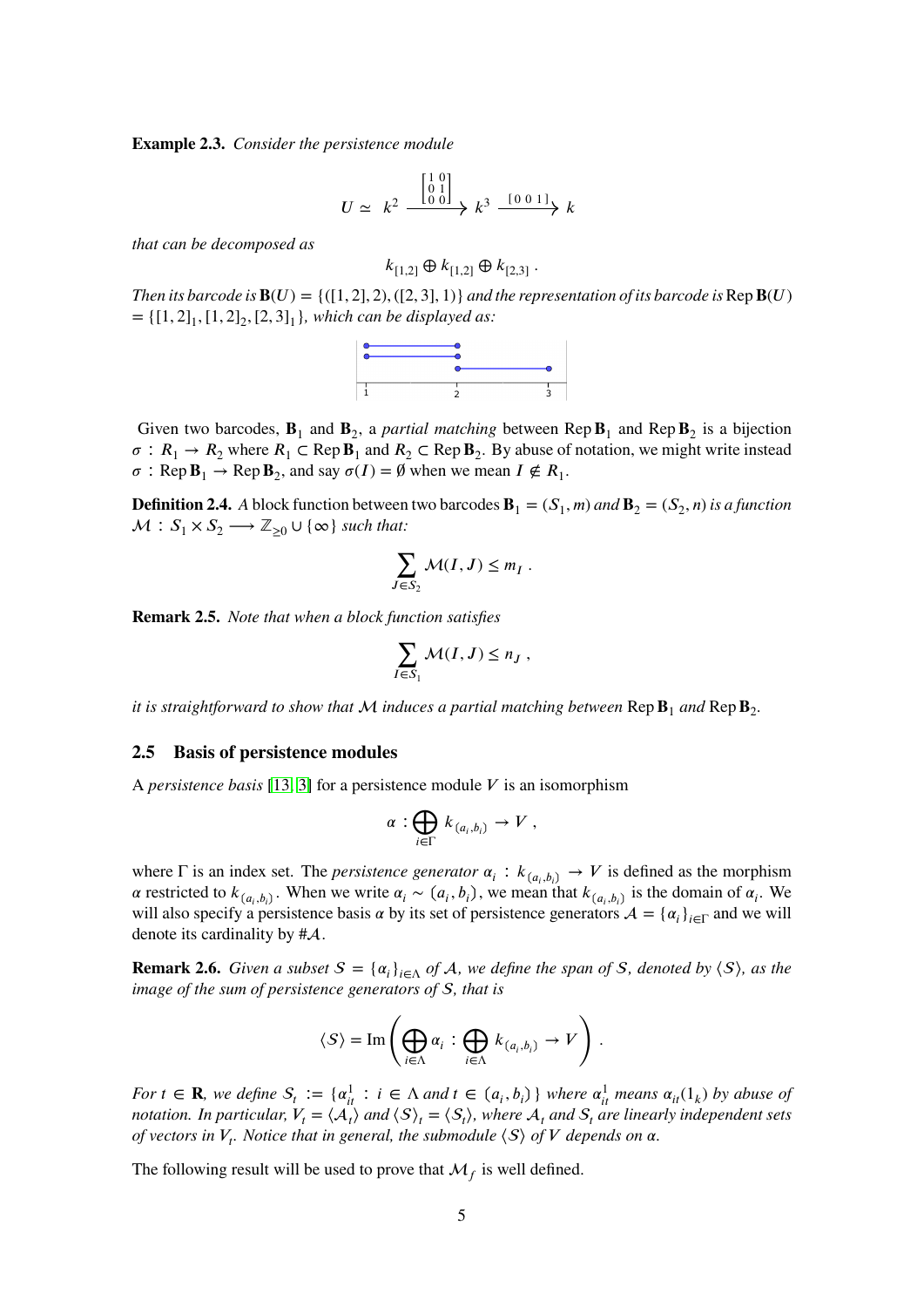<span id="page-5-0"></span>**Lemma 2.7.** *Let V be a submodule of a persistence module U indexed by* **R** *such that*  $V_t = 0$  *for*  $all \ t \in (d, \infty)$  for some  $d \in \mathbf{E}$ . Then, given a persistence basis  $\alpha$  for U, we have that V is also a *submodule of*

$$
W = \langle \alpha_i : \alpha_i \sim (\cdot, b') \text{ with } b' \leq d \rangle.
$$

*Proof.* By contradiction, assume that *V* is not a submodule of *W*. Then, for some  $s \in (-\infty, d)$ , there exists  $x \in V_s$  such that ∑ ∑

$$
x = \sum_{i \in \Gamma_1} x_i \alpha_{is}^1 + \sum_{j \in \Gamma_2} x_j \alpha_{js}^1,
$$

where  $x_i, x_j \in k$ , being  $x_i \neq 0$  for some  $i \in \Gamma_1 = \{i : \alpha_i \sim (\cdot, b') \text{ with } b' \leq d\}$ , and  $x_j \neq 0$ for some  $j \in \Gamma_2 = \{j : \alpha_j \sim (\cdot, b') \text{ with } d < b'\}$ . Note that  $\Gamma_2$  is non empty since *V* is not a submodule of *W* by hypothesis. We choose *j'* in  $\Gamma_2$ , such that  $\alpha_i^1$  $j'_{j's} \neq 0$  and  $x_{j'} \neq 0$ . Denote the right endpoint of  $\alpha_{j'}$  as  $d'$ . Let  $t \in (d, d')$ . Then

$$
0 = \rho_{st} x = \sum_{j \in \Gamma_2'} x_j \alpha_{jt}^1,
$$

where  $\Gamma'_2$  $\mathcal{L}'_2 = \{j \in \Gamma_2 : \rho_{st}(\alpha_{js}^1) \neq 0\}$ . However, as  $\{\alpha_{jt}^1\}_{j \in \Gamma'_2}$  is linearly independent by Remark [2.6,](#page-4-0)  $x_j$  must be zero for all  $j \in \Gamma'_2$ , including  $j'$ , leading to a contradiction.

In particular, notice that the submodule  $W$  of  $V$  from Lemma [2.7](#page-5-0) is independent for the chosen persistence basis  $\alpha$ , as given another persistence basis  $\alpha'$  with the corresponding submodule  $W'$ , we would obtain  $W \subseteq W'$  and also  $W \supseteq W'$ ; thus  $W = W'$ .

Finally, let  $f: V \to W$  be a morphism between persistence modules and let A and B be persistence basis for *V* and *U*, respectively. If *f* is an injection, then  $\#\mathcal{A} \leq \#B$  while if *f* is a projection, then  $\#\mathcal{A} \geq \#\mathcal{B}$ . This is a consequence of the result of persistence submodules and quotients given in [\[6,](#page-18-4) Thm. 4.2].

#### **2.6 Direct Limits**

We will need the notion of direct limits to define the block function  $\mathcal{M}_f$  and the notion of sections to prove it is well-defined. The definition of direct limit and some useful lemmas involving direct limits are given in [A.](#page-19-0) In this section, we just give a characterization of direct limits for our context.

**Proposition 2.8** (Characterization of direct limits for persistence modules)**.** *Let V be a persistence module indexed by an interval*  $(a, b)$ , and consider the endpoint  $a < d \leq b$ . Then

$$
\lim_{t \in (a,d)} V_t \simeq \frac{\bigoplus_{p \in (a,d)} V_p}{Z}
$$

Where Z is the vector space generated by  $v_p \oplus -\rho_{pq}(v_p) \in V_p \oplus V_q$ , with  $p \le q$  and  $p, q \in (a, d)$ .

*Proof.* See [\[3,](#page-18-1) Def. 3.41] and [\[3,](#page-18-1) Prop. 3.43].

The direct limit  $\underline{\lim}_{t \to t \in (a,d)} V_t$  does not depend on *a* and, intuitively, it is isomorphic to the vector space generated by the intervals  $(·, d)$  with  $b \le d$ . Actually, if *b* represents a closed right endpoint,  $b = s^+$ , it follows from the characterization that  $\underline{\lim}_{t \to t \in (a,s^+)} V_t = V_s$ .

**Example 2.9.** *Consider a persistence module V isomorphic to* 

$$
k_{[1,3)} \oplus k_{(1,3]} \oplus k_{[0,4)}
$$

 $\Box$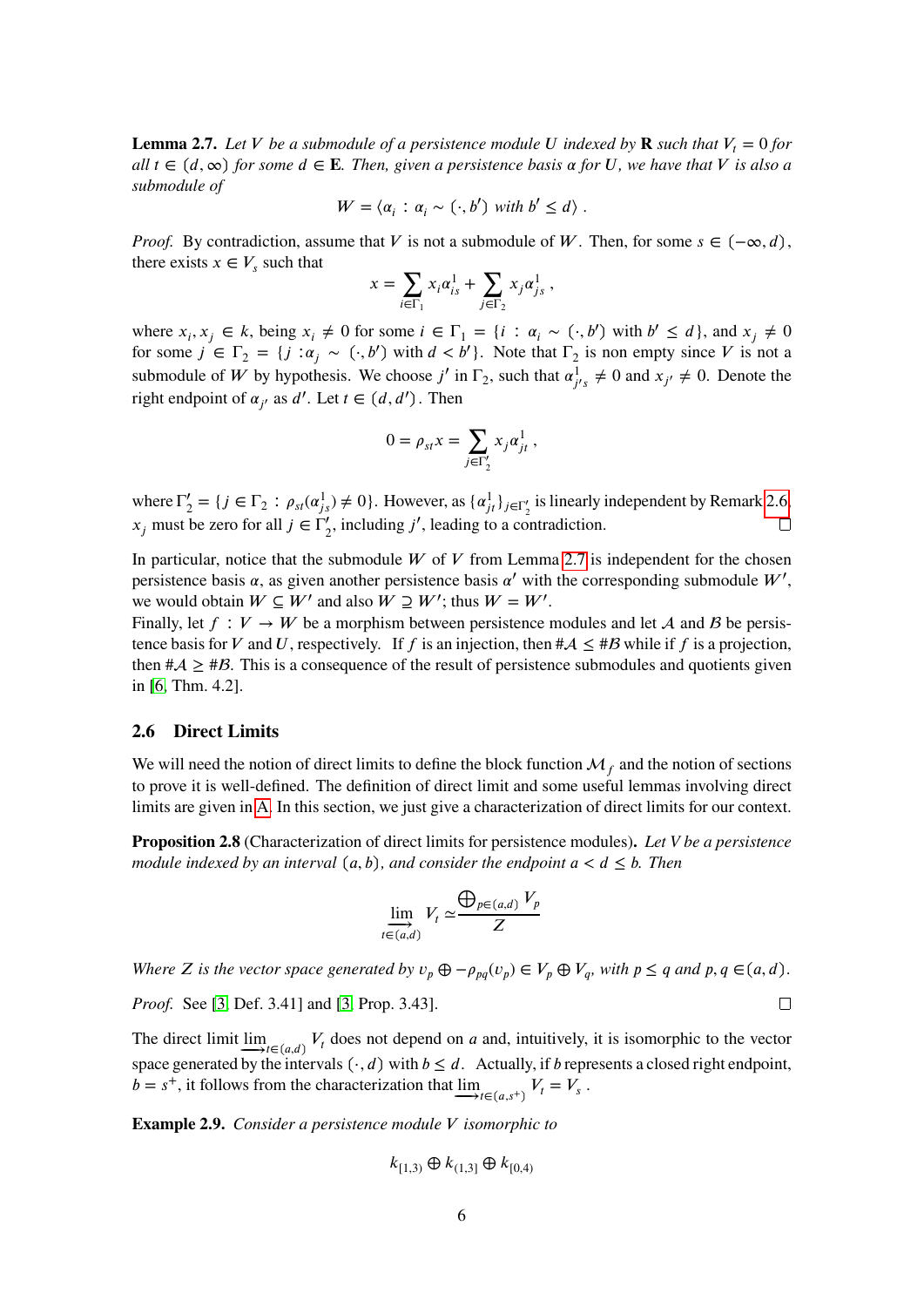and a persistence basis  $\alpha = \alpha_1 \oplus \alpha_2 \oplus \alpha_3$  for *V*. For example, if  $v \in V_2$ , then  $v = x_1 \alpha_{12}^1 + x_2 \alpha_{22}^1 + x_3 \alpha_{32}^2$  $x_3a_{22}^1$  *for some*  $x_1, x_2, x_3 \in k$ . Note that for  $1^+ < a < b \leq 3^-$  and  $t, s \in (a, b)$ , all structure maps  $\rho_{st}$  are injective. Then

$$
Z = \langle a_{it}^1 \oplus -a_{is}^1 : i = 1, 2, 3; t \le s \in (a, b) \rangle.
$$

In other words, for a fixed *i* all  $\alpha_{it}^1$  will represent the same class in  $\lim_{t \to \infty} V_t$ . Then denoting this  $t \in (a, b)$ 

*class by*  $\alpha_i^1$ *, we have* 

$$
\lim_{t \in (a,b)} V_t = \langle \alpha_i^1 : i = 1, 2, 3 \rangle.
$$

*On the contrary, for*  $b = 3^+$ *, we have that*  $(\alpha_{1t}^1 \oplus 0) \in Z$  *for*  $t \in (a, 3^+)$  *since*  $\rho_{t3} \alpha_{it}^1 = 0$ *, then* 

$$
\lim_{t \in (a,3^+)} V_t = V_3 = \langle \alpha_{i3}^1 : i = 2,3 \rangle.
$$

# <span id="page-6-0"></span>**3** The block function  $M_f$

The definition of  $\mathcal{M}_f$  will be formulated algebraically, via operators of persistence modules. Recall that given a persistence module *V*, the multiplicity  $m<sub>I</sub>$  of an interval *I* in the barcode **B**(*V*) is completely determined by the persistence module  $V_I$  defined in Subsection [2.3.](#page-3-0) Given a morphism  $f: V \to U$  between persistence modules, our aim is to create a new persistence module,  $X_{IJ}$ , relating  $V_I$  and  $U_J$  via  $f$ . Hence, denoting the respective barcodes of  $V$  and  $U$  by  $\mathbf{B}(V) = (S_V, m)$ and **B**(*U*) = ( $S_U$ , *n*), from  $X_{IJ}$ , we obtain the block function  $\mathcal{M}_f$  relating (*I*,  $m_I$ ) and (*J*,  $n_J$ ) for all pairs of intervals  $I \in S_V$  and  $J \in S_U$ .

For this, let us assume that *V* and *U*, with structure maps  $\rho$  and  $\phi$ , respectively, are indexed by **R**. Let  $I = (a, b)$  and  $J = (c, d)$ . For  $t \in I \cap J$ , define the vector space:

$$
X_{IJt} := \frac{fV^+_{It}\cap U^+_{Jt}}{fV^-_{It}\cap U^+_{Jt}+fV^+_{It}\cap U^-_{Jt}}\,.
$$

If  $t \notin I \cap J$ , then  $X_{IJt} := 0$ . Notice that when we write  $fV^{\pm}_{It}$  we mean  $f_t(V^{\pm}_{It})$ . Observe that, since  $X_{IJ}$  is made up of sums, intersections and quotient of persistence modules,  $X_{IJ}$  is also a persistence module. Intuitively,  $X_{I,It}$  is equal to the intersection  $f(V_{It}) \cap U_{It}$ . Inspecting such an intersection on the limit, we obtain a way to relate the elements  $(I, m_I)$  and  $(J, m_J)$  which is induced by *f*.

**Definition 3.1.** Let  $\mathbf{B}(V) = (S_V, m)$  and  $\mathbf{B}(U) = (S_U, n)$ . We define the function  $\mathcal{M}_f : S_V \times$  $S_U \to \mathbb{Z}_{\geq 0} \cup \{\infty\}$  *as,* 

$$
\mathcal{M}_f(I,J) := \dim \varinjlim_{t \in I \cap J} X_{IJt} \, .
$$

**Example 3.2.** *Consider the following morphism between persistence modules which is determined by*  $f_i$  *for*  $i = 1, 2, 3$ *, giving the following commutative diagram:* 

$$
\begin{array}{ccc}\nU & k \xrightarrow{\begin{bmatrix} 1 \\ 0 \end{bmatrix}} k^2 \xrightarrow{\begin{bmatrix} 0 & 1 \\ 1 & 1 \end{bmatrix}} k \\
V & 0 \longrightarrow k \xrightarrow{\begin{bmatrix} 1 & 1 \\ 1 & 1 \end{bmatrix}} k \end{array}.
$$

*Then*

$$
\mathbf{B}(V) = \{ ([2, 3], 1) \} \qquad \mathbf{B}(U) = \{ ([1, 2], 1), ([2, 3], 1) \}.
$$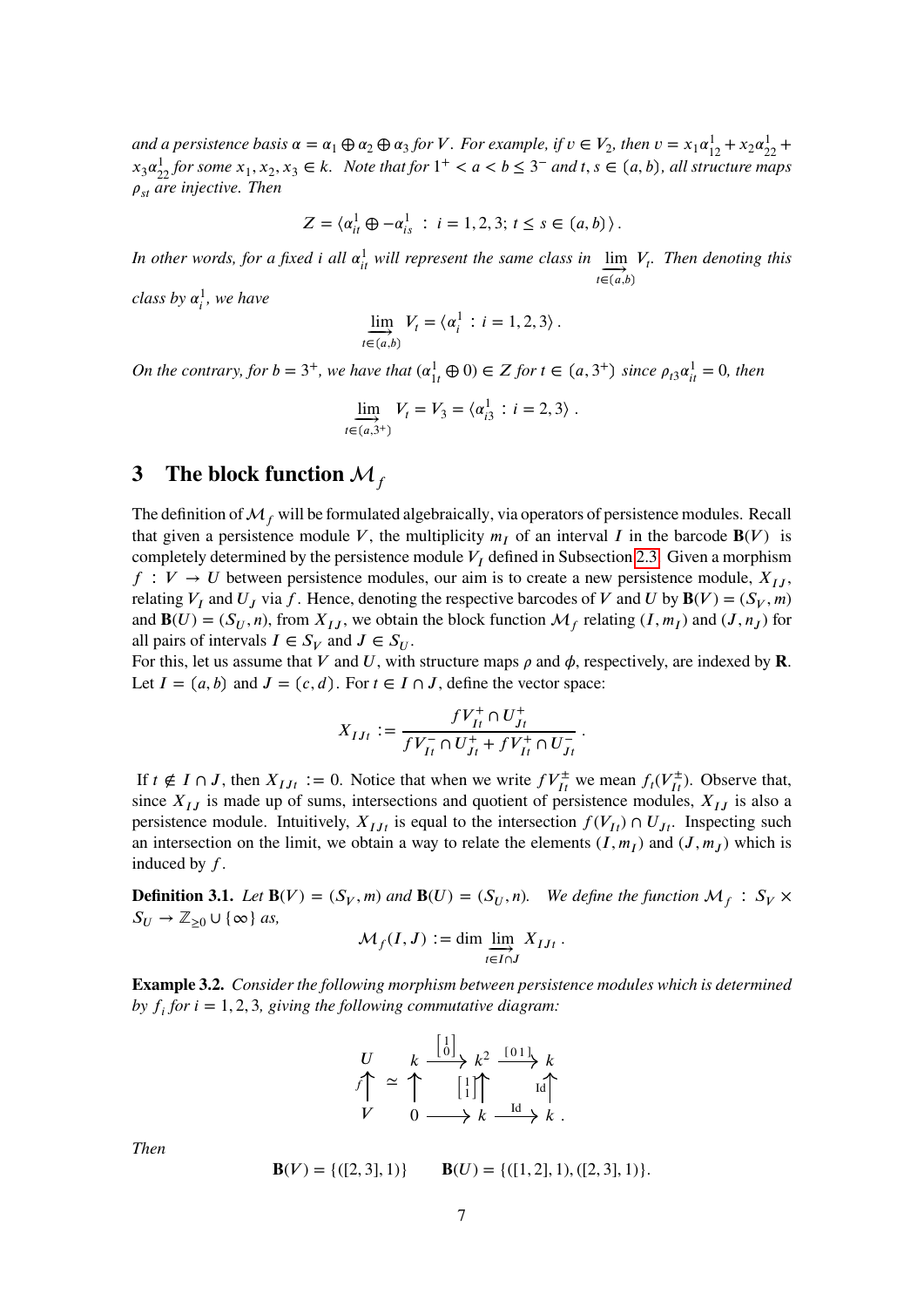*For example, if*  $I = [2, 3]$  *and*  $J = [1, 2]$ *,* 

$$
fV_{I2}^+ \cap U_{J2}^+ = \langle 1 \rangle \cap \langle 0 \rangle = 0
$$
 and  $X_{IJ2} = 0$ .

*Moreover*

$$
fV_{I2}^+ \cap U_{I2}^+ = \langle \begin{smallmatrix} 1 \\ 1 \end{smallmatrix} \rangle \cap \langle \begin{smallmatrix} 1 & 0 \\ 0 & 1 \end{smallmatrix} \rangle = \langle \begin{smallmatrix} 1 \\ 1 \end{smallmatrix} \rangle,
$$
  

$$
fV_{I2}^- \cap U_{I2}^+ + fV_{I2}^+ \cap U_{I2}^- = \langle \begin{smallmatrix} 0 \\ 0 \end{smallmatrix} \rangle \cap \langle \begin{smallmatrix} 1 & 0 \\ 0 & 1 \end{smallmatrix} \rangle + \langle \begin{smallmatrix} 1 \\ 1 \end{smallmatrix} \rangle \cap \langle \begin{smallmatrix} 1 \\ 0 \end{smallmatrix} \rangle = 0;
$$

*and*

$$
fV_{I3}^+\cap U_{I3}^+=\langle 1\rangle\cap\langle 1\rangle=\langle 1\rangle,
$$
  

$$
fV_{I3}^-\cap U_{I3}^++fV_{I3}^+\cap U_{I3}^-=\langle 0\rangle\cap\langle 1\rangle+\langle 1\rangle\cap\langle 0\rangle=\langle 0\rangle.
$$

Moreover, it can be checked that the only non-zero case for  $X$  is the submodule  $X_{[2,3][2,3]}:0{\longrightarrow}\langle\frac14\rangle\stackrel{[0\,1]}{\longrightarrow}$ *𝑘, and then*

$$
\mathcal{M}_f([2,3],[1,2]) = 0 \text{ and } \mathcal{M}_f([2,3],[2,3]) = 1.
$$

As the following result shows, the cases of study can be reduced considerably.

<span id="page-7-1"></span>**Proposition 3.3.** *Let*  $I = (a, b)$  and  $J = (c, d)$ . If  $\mathcal{M}_f(I, J) \neq 0$ , then

$$
c \le a \le d \le b.
$$

*Proof.* By definition,  $a < b$  and  $c < d$ . Moreover, if  $I \cap J$  is empty, then  $\mathcal{M}_f(I, J)$  is zero. Then we just have to prove that  $\mathcal{M}_f(I, J)$  is zero when  $a < c$  or  $b < d$ . Following the definitions of Im<sup> $\pm$ </sup> and Ker<sup> $\pm$ </sup> given in Subsection [2.3,](#page-3-0) we have:

$$
f_t(\mathrm{Im}^+_{at}(V)) \hookrightarrow \mathrm{Im}^+_{at}(U) \qquad f_t(\mathrm{Ker}^+_{bt}(V)) \hookrightarrow \mathrm{Ker}^+_{bt}(U) ,
$$

and:

$$
\operatorname{Im}^+_{at}(U) \hookrightarrow \operatorname{Im}^-_{ct}(U) \qquad \operatorname{Ker}^+_{bt}(U) \hookrightarrow \operatorname{Ker}^-_{dt}(U) ,
$$

when  $a < c$  or  $b < d$  respectively (see Lemma 7.1 in [\[7\]](#page-18-5) for details). If  $a < c$ ,

<span id="page-7-0"></span>
$$
fV_{It}^+ \cap U_{Jt}^+ \hookrightarrow f_t(\text{Im}^+_{at}(V)) \cap \text{Ker}^+_{dt}(U) \hookrightarrow \text{Im}^-_{ct}(U) \cap \text{Ker}^+_{dt}(U) \hookrightarrow U_{Jt}^-,
$$
 (3)

then  $fV_{It}^+ \cap U_{Jt}^+ \hookrightarrow fV_{It}^+ \cap U_{Jt}^-$  and  $X_{I,t} = 0$ . Exchanging Im<sup> $\pm$ </sup> by Ker<sup> $\pm$ </sup> in Expresion [\(3\)](#page-7-0), the same reasoning works when  $b < d$ .

This is an expected result due to the commutativity of f with respect to the structure maps. An equivalent result for  $\chi_f$  is given in [\[6,](#page-18-4) Prop. 5.3].

# **3.1**  $\mathcal{M}_f$  is well-defined

Given a morphism  $f: V \to U$  between persistence modules V and U with barcodes  $B(V)$  =  $(S_V, m)$  and  $\mathbf{B}(U) = (S_U, n)$ , respectively, the aim of this subsection is to prove the following theorem.

<span id="page-7-2"></span>**Theorem 3.4.**  $\mathcal{M}_f$  is well-defined, that is, it is a block function.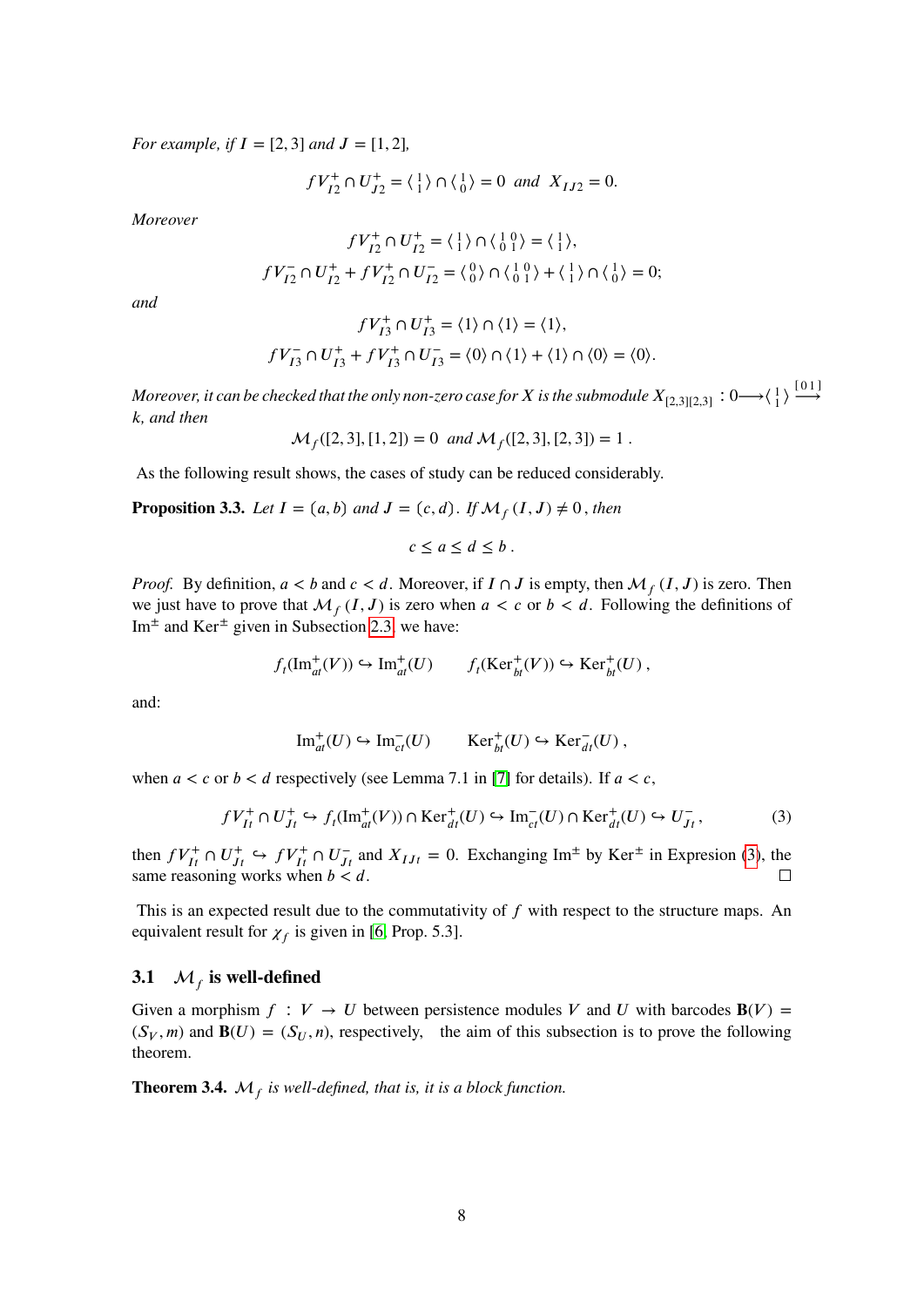Given  $I = (a, b) \in S_V$ , we have to prove that  $\sum_{J \in S_U} M_f(I, J) \leq m_I$ . Fixing  $J = (c, d) \in S_U$ , we can assume that  $d \leq b$  without loss of generality (see Proposition [3.3\)](#page-7-1). In such case,  $I \cap J$  will have *d* as the right endpoint.

The strategy to prove Theorem [3.4](#page-7-2) will be the following. We will relate the vector spaces  $X_{I J t}$  with  $fV_{I}$ , since dim  $fV_{I} \leq m_I$  (notice that  $fV_{I}$  means  $fV_{I}^+/fV_{I}^-$ ). However, the vector spaces  $X_{I}$ <sub>*Ist*</sub> and  $fV_{It}$  are subspaces of different vector spaces and there is no straightforward way of relating them. For this reason, we will define a new intermediate vector space, and use it to compare the dimension of  $\bigoplus_{J \in S_U} X_{IJ}$  and  $fV_{I}$ . Lemma [3.5](#page-8-0) makes this statement precise. To prove it, for fixed  $I \in S_V$  and  $c, d \in E$ , we will use the following persistence modules indexed by  $t \in \mathbb{R}$ :

$$
A_{ct}^d := \frac{fV_{It}^- \cap U_{(c,d)t}^+ + fV_{It}^+ \cap U_{(c,d)t}^-}{fV_{It}^- \cap U_{(c,d)t}^+} \quad \text{ and,} \quad B_{ct}^d := \frac{fV_{It}^+ \cap U_{(c,d)t}^+}{fV_{It}^- \cap U_{(c,d)t}^+}
$$

The choice of the vector spaces is justified by the following property,

$$
\frac{B_{ct}^d}{A_{ct}^d} \simeq X_{IJt} .
$$

Due to our previous assumption about  $I \cap J$ , the following limits are equivalent:

$$
\tilde{A}_c^d := \lim_{t \in I \cap J} A_{ct}^d = \lim_{t \in (-\infty, d)} A_{ct}^d \quad \text{and} \quad \tilde{B}_c^d := \lim_{t \in I \cap J} B_{ct}^d = \lim_{t \in (-\infty, d)} B_{ct}^d.
$$

In the following, we will write either  $I \cap J$  or  $(-\infty, d)$  when taking limits, since it does not affect the calculation. Due to [A,](#page-19-0) we also have:

$$
\frac{\tilde{B}_c^d}{\tilde{A}_c^d} \simeq \varinjlim_{t \in I \cap J} X_{IJt} \ .
$$

Moreover, varying *c*, we can see the vector spaces  $\tilde{A}_{c}^{d}$  and  $\tilde{B}_{c}^{d}$  as persistence modules indexed by  $c \in \mathbf{E}$ .

<span id="page-8-0"></span>**Lemma 3.5.** *For a fixed*  $d \in E$ *, we have:* 

$$
\left(\bigoplus_{c
$$

*Proof.* First, let us prove the second injection. Note that, for each  $t \in I \cap J$ ,  $B_{ct}^d \hookrightarrow fV_{It}$  since

$$
fV_{It}^+ \cap U_{Jt}^+ \hookrightarrow fV_{It}^+
$$
 and  $(fV_{It}^+ \cap U_{Jt}^+) \cap fV_{It}^- = fV_{It}^- \cap U_{Jt}^+$ .

Moreover, since limits preserve the injection by Lemma [A.1,](#page-19-1) we also have that, for each *c*,

$$
\tilde{B}_c^d = \lim_{t \in (-\infty, d)} B_{ct}^d \hookrightarrow \lim_{t \in (-\infty, d)} fV_{It} .
$$

By the same reason, and since  $fV_{It}$  does not depend on *c*,

$$
\varinjlim_{c
$$

To obtain the other injection, we need to prove that  $\{(A_c^d, \tilde{B}_c^d) : c \in \mathbf{E}\}\)$  are disjoint sections of  $\lim_{z \to c < d} \tilde{B}_c^d$ . In other words, we need to prove that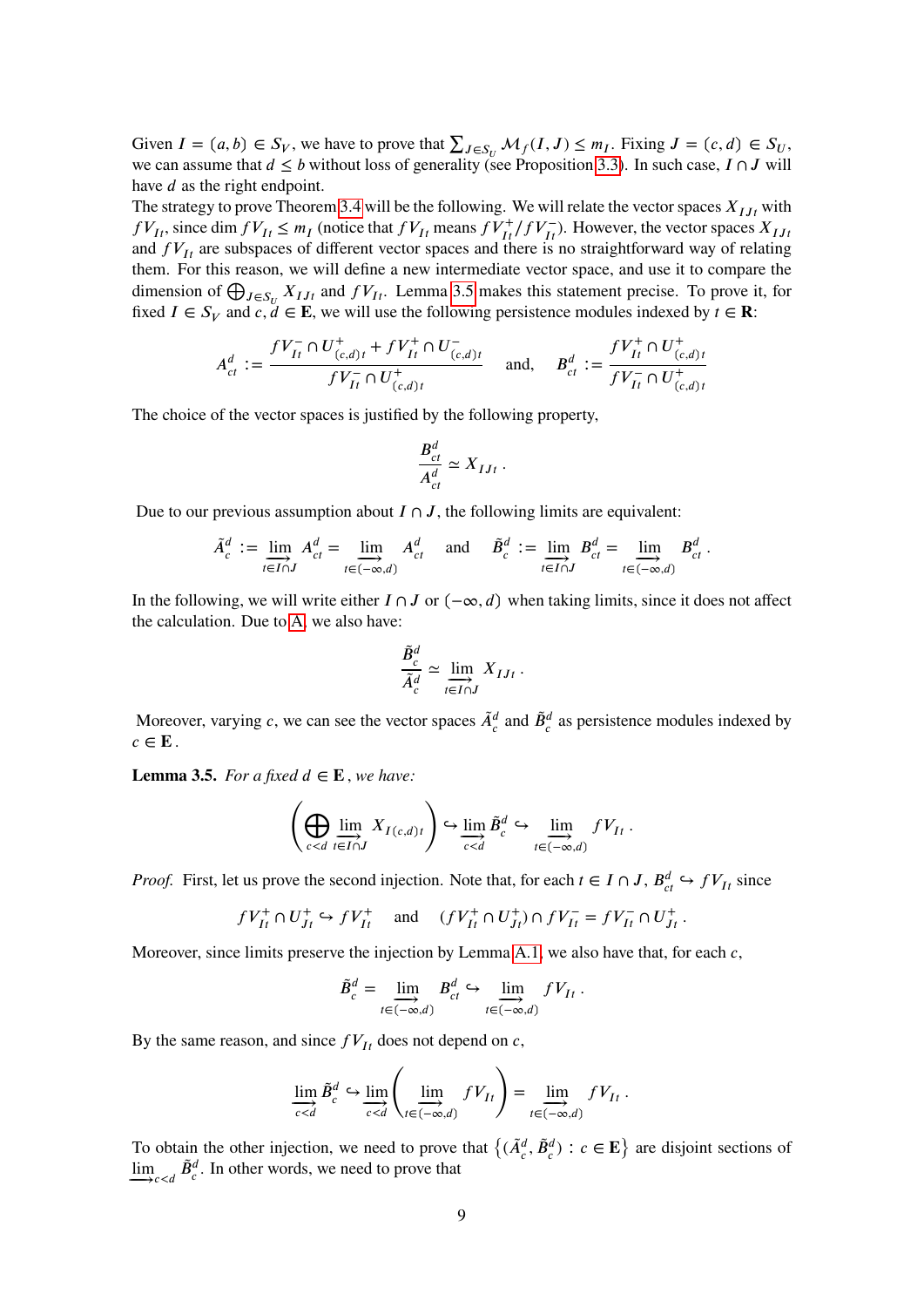- for each *c*,  $\tilde{A}_c^d \hookrightarrow \tilde{B}_c^d \hookrightarrow \lim_{c \leq d}$  $\tilde{B}_c^d$  and,
- for all  $c' < c$ ,  $\tilde{B}_{c'}^d \hookrightarrow \tilde{A}_c^d$ .

If so, the result will follow by Lemma [2.2](#page-3-1) since  $\tilde{B}_c^d / \tilde{A}_c^d$  is isomorphic to  $\lim_{t \in I \cap J} X_{IJt}$ . Note that  $A_{ct}^d \hookrightarrow B_{ct}^d$  by definition. Then, by Lemma [A.1,](#page-19-1)  $\tilde{A}_c^d \hookrightarrow \tilde{B}_c^d$ . We also have that  $\text{Im}_{c't}^+(U) \hookrightarrow$  $\text{Im}_{ct}^{-}(U)$  if  $c' < c$ , implying,

$$
U^+_{(c',d)t} = \text{Im}^+_{c't}(U) \cap \text{Ker}^+_{dt}(U) \hookrightarrow \text{Im}^-_{ct}(U) \cap \text{Ker}^+_{dt}(U) \hookrightarrow U^-_{(c',d)t}
$$

Then

$$
fV_{It}^+ \cap U_{(c',d)t}^+ \hookrightarrow fV_{It}^+ \cap U_{(c,d)t}^- \hookrightarrow fV_{It}^+ \cap U_{(c,d)t}^- + fV_{It}^- \cap U_{(c,d)t}^+
$$

and  $ightharpoonup \tilde{A}_c^d$ .

We still have to prove that,  $\tilde{B}_c^d \hookrightarrow \lim_{c < d}$  $\tilde{B}_{c}^{d}$ . It follows from the already proved fact that, for each  $c' < c$ ,  $\tilde{B}_{c'}^d \hookrightarrow \tilde{A}_c^d \hookrightarrow \tilde{B}_c^d$  and Lemma [A.2.](#page-19-2)  $\Box$ 

*Proof of Theorem* [3.4.](#page-7-2) We need to prove that  $\sum_{J \in S_U} M_f(I, J) \leq m_I$ . Using that  $M_f(I, J) \neq 0$ for  $I = (a, b)$  and  $J = (c, d)$  only if  $c \le a \le \overline{d} \le b$ , we can rewrite the sum as

$$
\sum_{J \in S_U} \mathcal{M}_f(I, J) = \sum_{d \le b} \sum_{c < d} \mathcal{M}_f(I, J) = \sum_{d \le b} \sum_{c < d} \dim \lim_{t \in (-\infty, d)} X_{I(c, d)t}
$$

which is equivalent to

$$
\sum_{d\leq b} \dim \left(\bigoplus_{c
$$

and, by Lemma [3.5,](#page-8-0) is less or equal to

$$
\sum_{d \leq b} \dim \varinjlim_{c < d} \tilde{B}_c^d \; .
$$

Moreover, given a persistence basis  $A$  of  $fV_I$ , we obtain the inequality

<span id="page-9-0"></span>
$$
\dim \lim_{c < d} \tilde{B}_c^d \leq #\{\alpha_i \in \mathcal{A} : \alpha_i \sim (\cdot, d)\},\tag{4}
$$

which we will deduce later on. Then, as we have  $V_I \rightarrow fV_I$ ,

$$
\sum_{J \in S_U} \mathcal{M}_f(I, J) \leq \sum_{d \leq b} \#\{\alpha_i \in \mathcal{A} : \alpha_i \sim (\cdot, d)\} \leq \#\mathcal{A} \leq m_I.
$$

To prove Inequality [\(4\)](#page-9-0), recall from the proof of Lemma [3.5](#page-8-0) that  $B_{ct}^d$  is a submodule of  $fV_{It}$ . Since  $B_{ct}^d = 0$  for  $t \in (d, \infty)$ , by Lemma [2.7,](#page-5-0) we have:

$$
B_{ct}^d \hookrightarrow \langle \alpha_{it}^1 : \alpha_i \sim (\cdot, b') \text{ with } b' \leq d \rangle
$$

for  $t \in (c, d)$ . Using that direct limits are compatible with injections by Lemma [A.1,](#page-19-1)

$$
\underline{\lim}_{c
$$

which is equal to

$$
\lim_{t \in (-\infty, d)} \langle \alpha_{it}^1 : \alpha_i \sim (\cdot, b') \text{ with } b' \leq d \rangle ,
$$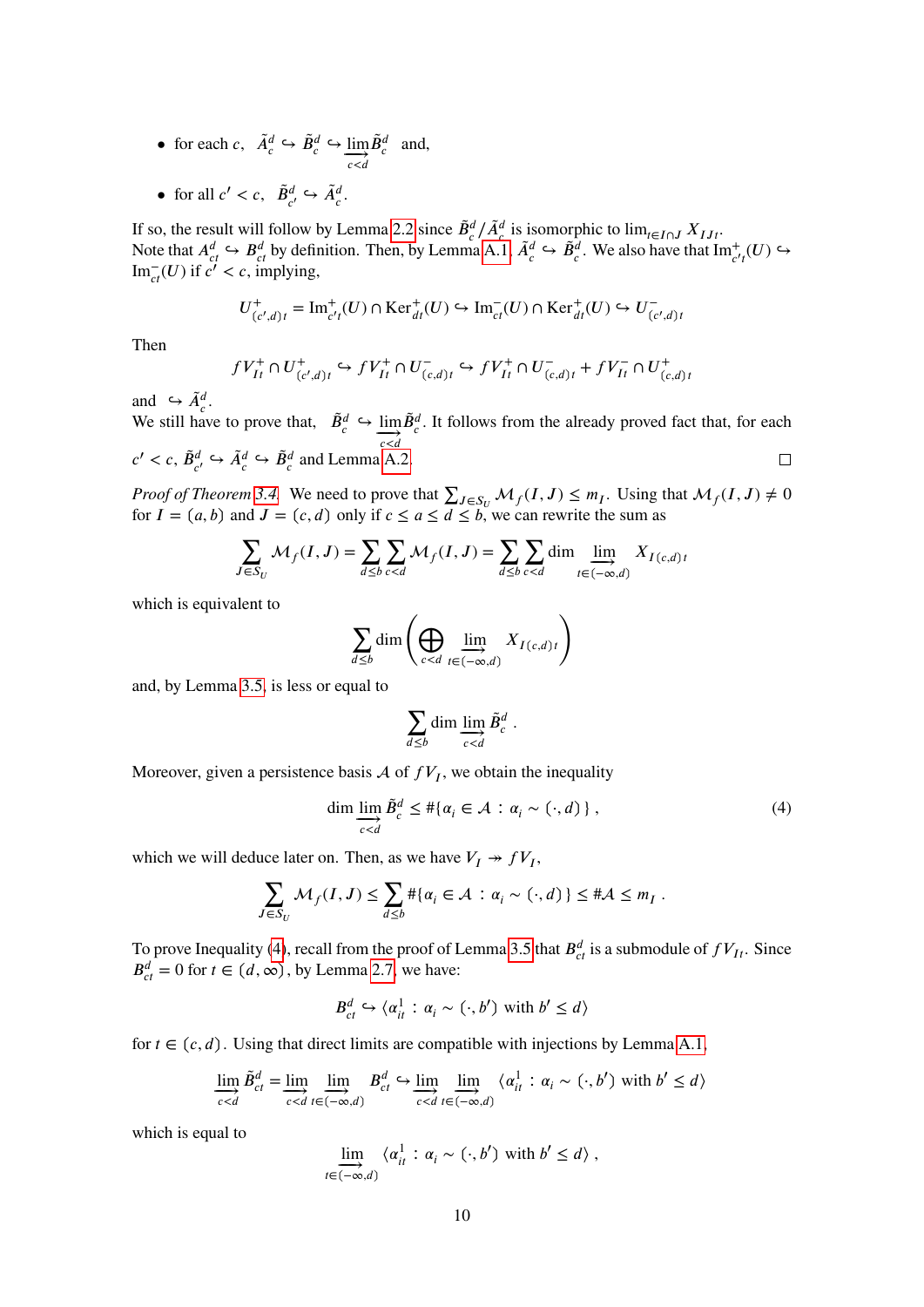since it does not depend on *c*. Finally, since the class of  $\alpha_{it}^1$  is zero in the above limit if  $\alpha_i \sim (\cdot, b')$ with  $b' < d$ , we have:

$$
\dim \lim_{t \in (-\infty, d)} \langle \alpha_{it}^1 : \alpha_i \sim (\cdot, b') \text{ with } b' \leq d \rangle
$$
  
\n
$$
\leq \dim \lim_{t \in (-\infty, d)} \langle \alpha_{it}^1 : \alpha_i \sim (\cdot, b') \text{ with } b' = d \rangle.
$$

Then

$$
\dim \underset{c < d}{\lim} \widetilde{B}_{ct}^d \leq #\{\alpha_i : \alpha_i \sim (\cdot, d)\}.
$$

and the inequality [\(4\)](#page-9-0) follows.

# **4** Properties of  $\mathcal{M}_f$

Let us study the main properties of  $\mathcal{M}_f$  to obtain a better insight of how it works. We already saw in Proposition [3.3](#page-7-1) that  $\mathcal{M}_f((a, b), (c, d))$  is non-zero only if  $c \le a \le b$ . Another important property is its linearity.

<span id="page-10-0"></span>**Theorem 4.1.** *Given a direct sum of morphisms:*

$$
f^{1} \oplus f^{2} : V^{1} \oplus V^{2} \longrightarrow U^{1} \oplus U^{2}
$$

*We have that,*

$$
X_{IJt}[f^{1} \oplus f^{2}] = X_{IJt}[f^{1}] \oplus X_{IJt}[f^{2}]
$$
  
and  $\mathcal{M}_{f^{1} \oplus f^{2}}(I, J) = \mathcal{M}_{f^{1}}(I, J) + \mathcal{M}_{f^{2}}(I, J).$ 

Since direct sums commute with quotients, finite intersections, finite sums and direct sums of persistence modules (see [A\)](#page-19-0), Theorem [4.1](#page-10-0) is a direct consequence of the following result.

**Proposition 4.2.** *Given a direct sum of morphisms:*

$$
f^1 \oplus f^2 : V^1 \oplus V^2 \longrightarrow U^1 \oplus U^2
$$

*We have that,*

$$
\operatorname{Im}_{at}^{\pm}(V^1 \oplus V^2) = \operatorname{Im}_{at}^{\pm}(V^1) \oplus \operatorname{Im}_{at}^{\pm}(V^2),
$$
  

$$
\operatorname{Ker}_{bt}^{\pm}(V^1 \oplus V^2) = \operatorname{Ker}_{bt}^{\pm}(V^1) \oplus \operatorname{Ker}_{bt}^{\pm}(V^2).
$$

*Proof.* Fix  $t \in (a, b)$ , then we have the following equalitites

$$
\operatorname{Im}_{at}^{-}(V) = \lim_{s \in (-\infty, a)} \operatorname{Im} \rho_{st} \qquad \operatorname{Ker}_{bt}^{-}(V) = \lim_{r \in (t^{-}, b)} \operatorname{Ker} \rho_{tr},
$$

and since direct sums commute with limits (see [A\)](#page-19-0), the result holds for these operators. In the other case, by the d.c.c. for kernels and limits, we know there exists  $s \in (a, t^+)$  and  $r \in (b, \infty)$  such that,

$$
\text{Im}_{at}^{+}(V) = \text{Im}\,\rho_{st}, \qquad \text{Im}_{at}^{+}(V_{1}) = \text{Im}\,\rho_{st}|_{V_{1}}, \qquad \text{Im}_{at}^{+}(V_{2}) = \text{Im}\,\rho_{st}|_{V_{2}},
$$
\n
$$
\text{Ker}_{bt}^{+}(V) = \text{Ker}\,\rho_{tr}, \qquad \text{Ker}_{bt}^{+}(V_{1}) = \text{Ker}\,\rho_{tr}|_{V_{1}}, \qquad \text{Ker}_{bt}^{+}(V_{1}) = \text{Ker}\,\rho_{tr}|_{V_{2}},
$$

see [\[7,](#page-18-5) Lemma 2.1] for details. In such case, the linearity follows directly from the linearity of Im and Ker.  $\Box$ 

 $\Box$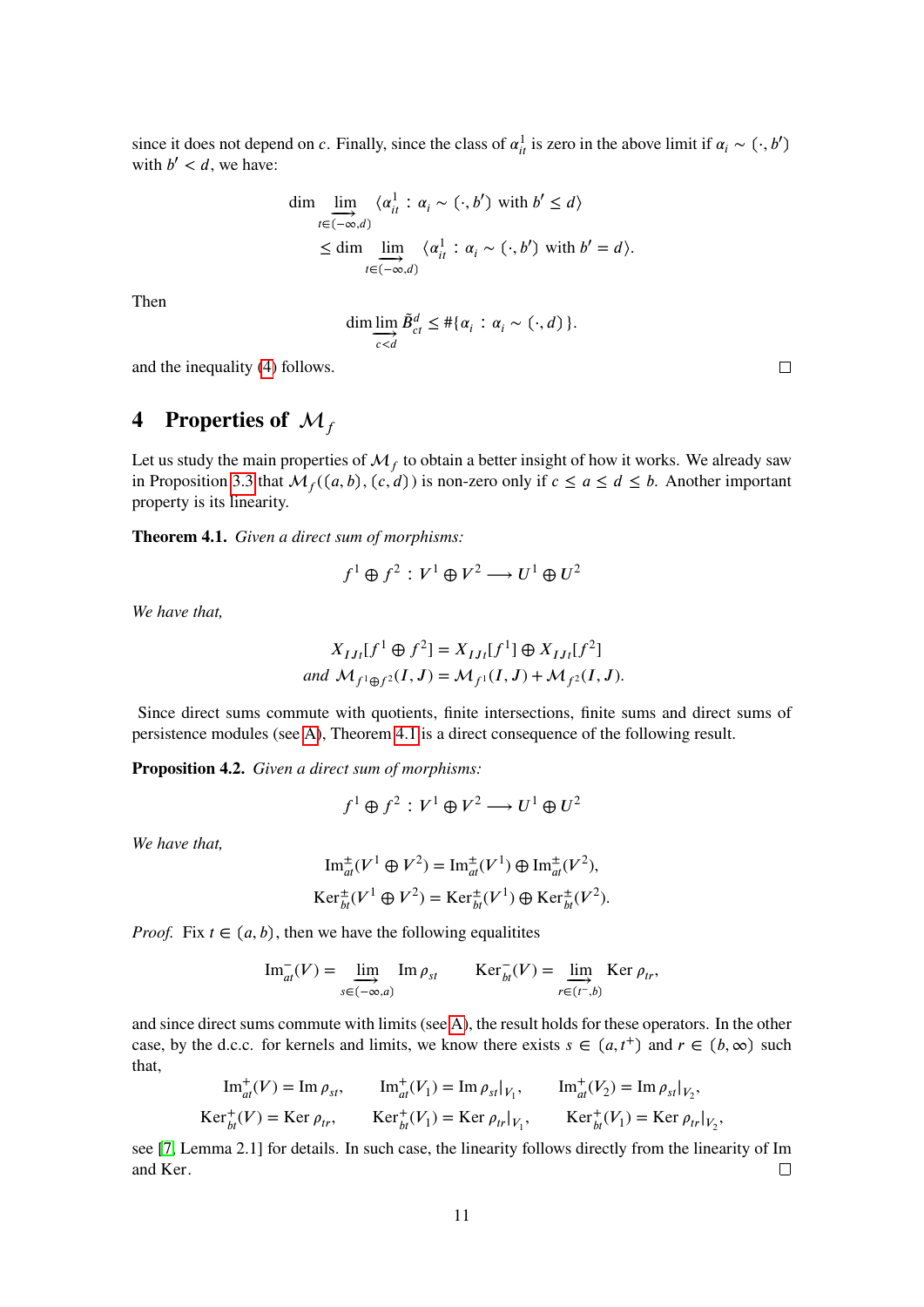**Example 4.3.** *Theorem [4.1](#page-10-0) allows performing a quick calculation of*  $M_f$  *for the morphism*  $f =$  $f<sup>1</sup> \oplus f<sup>2</sup>$  given in Expression [\(2\)](#page-1-1) and recalled here:



*Observe that*  $M_f$ <sup>1</sup> *is always zero for the first summand, and it is non-zero for the second one only in the case*  $\mathcal{M}_{f^2}([2, 2], [1, 2]) = 1$ *, as expected.* 

The following proposition explains how  $\mathcal{M}_f(I, J)$  behaves when the domain of f is an interval module.

**Proposition 4.4.** *Consider a non-null morphism*  $f : k_I \to U$  *and a persistence basis*  $\beta$  *for U. Let J* be the set of intervals that appear in the expression of  $fk_I$  in terms of  $\beta$ . Then  $\mathcal{M}_f(I, J) = 1$ *only for 𝐽, where 𝐽 is the interval with the smallest length between the ones with the largest right endpoint in .*

*Proof.* Since *f* is non-null, there exists a finite, non-empty set  $\{\beta_i\}_{i=1...n}$  and  $t \in I$  such that  $f_i(1_k) = \sum_{i=1}^n x_i \beta_{it}^1$ , for some  $x_1, \ldots, x_n \in k$ . Notice that the finiteness condition follows from considering  $\beta_t^{-1} f_t(\hat{1}_k)$  which can only have finite non-zero coordinates, since it lies in a direct sum of vector spaces.

Now, sort in decreasing order the set  $\{b' : \exists i \text{ with } \beta_i \sim (\cdot, b')\}$  and define *b*, *d* as the first and second value respectively. Then there is a subset  $\Lambda \subset \{1, \ldots n\}$ , such that, for  $i \in \Lambda$ ,  $\beta_i \sim (\cdot, b)$ . We have that  $f_s(1_k) = \sum_{i \in \Lambda} x_i \beta_{is}^1$  for any  $s \in (d, b)$ . Now, let *J* be the interval with the smallest length in  $\{J' : \exists i \in \Lambda, \beta_i \sim J'\}$ . Then, by definition of  $U^{\pm}_{J}$  $\tau^{\pm}_{J}$ , we have that for  $s \in (d, b)$ ,  $f_s(1_k) \in U_{J_s}^+$  but  $f_s(1_k) \notin U_{J_s}^-$ . Then there is K with  $(d, b) \subset K \subset I \cap J$  such that  $k_K \simeq X_{IJ}$ . This implies that  $\mathcal{M}_f(I, J) = 1$ , and by Theorem [3.4](#page-7-2) it must be the only non-zero case.

However, as the following example shows,  $\mathcal{M}_f$  does not always induce a unique partial matching, since  $\sum_{I \in S_V} M_f(I, J)$  can be greater than  $n_J$  (see Remark [2.5\)](#page-4-1).

<span id="page-11-0"></span>**Example 4.5.** *Consider the following morphism of persistence modules which is determined by*  $f_i$ *for*  $i = 1, 2, 3$ *, giving the following commutative diagram:* 

$$
\begin{array}{ccc}\nU & k \longrightarrow k \longrightarrow 0 \\
f \uparrow & \uparrow & \uparrow \\
V & k \longrightarrow k^2 \longrightarrow k^2 \\
\end{array}
$$

*Notice that*  $B(V) = \{([1,3],1), ([2,2],1)\}$  *and*  $B(U) = \{([1,2],1)\}$ *. Let*  $I = [1,3]$ *,*  $K = [2,2]$ *and*  $J = [1, 2]$ *. Then* 

$$
fV_I^+ \cap U_J^+ = k \to k \to 0,
$$
  

$$
fV_I^- \cap U_J^+ + fV_I^+ \cap U_J^- = 0 \to 0 \to 0,
$$
  

$$
fV_K^+ \cap U_J^+ = 0 \to k \to 0,
$$
  

$$
fV_K^- \cap U_J^+ + fV_K^+ \cap U_J^- = 0 \to 0 \to 0.
$$

*Taking the direct limit in*  $d = 2^+$ *, we have* 

$$
\mathcal{M}_f(I, J) = 1 \quad \text{and,} \quad \mathcal{M}_f(K, J) = 1.
$$

*Then*  $\mathcal{M}_f(I, J) + \mathcal{M}_f(K, J) > n_J = 1$ .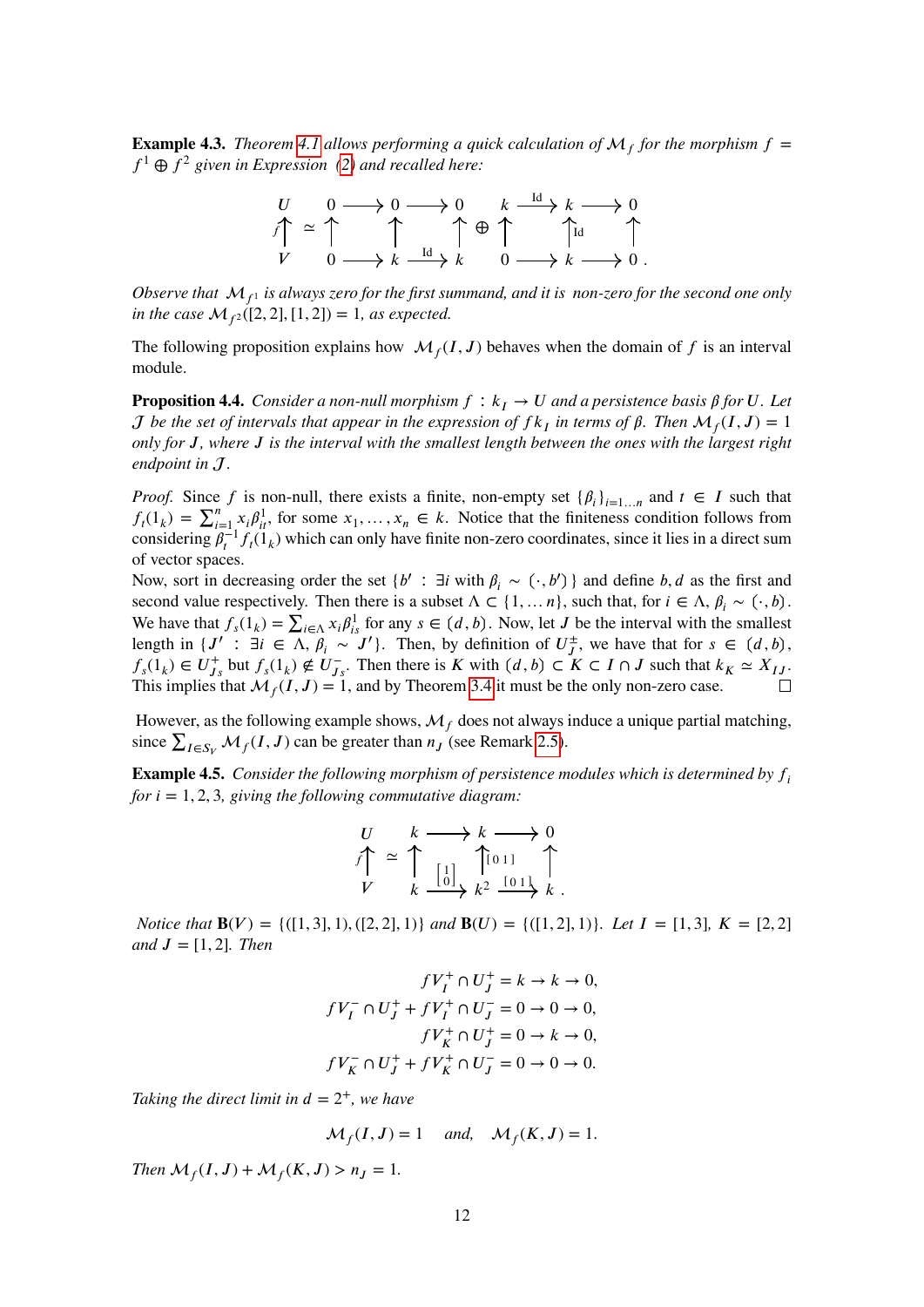The following result explains why  $\sum_{I \in S_V} M_f(I, J) \le n_J$  when there are no nested bars in  $S_V$ .

<span id="page-12-0"></span>**Theorem 4.6.** *Consider an ordered set of intervals,*  $\{(a^i, b^i)\}_{i \in \Gamma}$ *, and an interval*  $J = (c, d)$ *, such that for all*  $i \leq j$ ,  $a^i \leq a^j$  *and*  $b^i \leq b^j$ , *and*  $\sup_{i \in \Gamma} \{a^i\} < d$ . *Then* 

$$
\sum_{i\in\Gamma} \mathcal{M}_f((a^i,b^i),J)\leq n_J.
$$

*Proof.* Notice that we can assume without loss of generality that  $c \le a^i \le d \le b^i$  for all  $i \in \Gamma$ , since otherwise  $X_{(a^i, b^i)Jt} = 0$ . Our strategy is similar to the proof of Theorem [3.4.](#page-7-2) We will define disjoint sections of  $U_{Jt}$ ,  $\{(A_{it}, B_{it}) : i \in \Gamma\}$ , such that  $B_{it}/A_{it} \simeq X_{(a^i, b^i)Jt}$  for each  $t \in (a^i, b^i) \cap J$ . Fix  $e = \sup_{i \in \Gamma} \{a^i\}$ . Then, by Lemma [2.2,](#page-3-1)

$$
\bigoplus_{i\in\Gamma}X_{(a^i,b^i)Jt}\hookrightarrow U_{Jt}
$$

and

$$
\lim_{t \in (e,d)} \bigoplus_{i \in \Gamma} X_{(a^i,b^i)Jt} = \bigoplus_{i \in \Gamma} \lim_{t \in (e,d)} X_{(a^i,b^i)Jt} \hookrightarrow \lim_{t \in (e,d)} U_{Jt}
$$

implying that

$$
\sum_{i\in \Gamma}\mathcal{M}_f((a^i,b^i),J)=\dim\left(\bigoplus_{i\in \Gamma}\varinjlim_{t\in (e,d)}X_{(a^i,b^i)Jt}\right)\leq \dim\varinjlim_{t\in (e,d)}U_{Jt}=n_J.
$$

Let us define the following persistence modules indexed by  $t \in (e, d)$ :

$$
A_{(a^i,b^i)t} := \frac{fV_{(a^i,b^i)t}^- \cap U_{Jt}^+}{fV_{(a^i,b^i)t}^- \cap U_{Jt}^-}, \qquad B_{(a^i,b^i)t} := \frac{fV_{(a^i,b^i)t}^+ \cap U_{Jt}^+}{fV_{(a^i,b^i)t}^+ \cap U_{Jt}^-}
$$

Notice that  $A_{(a^i,b^i)t} \hookrightarrow B_{(a^i,b^i)t}$  since  $(fV_{(a^i,b^i)t}^- \cap U_{Jt}^+) \cap (fV_{(a^i,b^i)t}^+ \cap U_{Jt}^-) = fV_{(a^i,b^i)t}^- \cap U_{Jt}^-$ . To prove that they are disjoint sections of  $U_{Jt}$  it is enough to prove that, for each  $t \in (e, d)$ ,  $B_{(a^i, b^i) t} \hookrightarrow U_{Jt}$ and,  $B_{(a^i, b^i)t} \hookrightarrow A_{(a^j, b^j)t}$  if  $i < j$ . The first injection is true since

$$
fV^+_{(a^i,b^i)t} \cap U^+_{Jt} \hookrightarrow U^+_{Jt}
$$
 and  $fV^+_{(a^i,b^i)t} \cap U^+_{Jt} \cap U^-_{Jt} = U^-_{Jt}$ .

Moreover if  $i < j$  we have that  $a^i < a^j$  and  $b^i < b^j$ , implying that  $V^+_{\alpha}$  $\frac{r^+}{(a^i,b^i)t} \to V^-_{(a)}$  $\int_{a^j}^{t^-}$  and  $fV^+_{(a^i,b^i)t} \to fV^-_{(a^j,b^j)t}$ . Then

$$
fV_{(a^i,b^i)t}^- \cap U_{Jt}^+ \hookrightarrow fV_{(a^j,b^i)t}^+ \cap U_{Jt}^+
$$
 and 
$$
fV_{(a^i,b^i)t}^+ \cap fV_{(a^j,b^i)t}^- \cap U_{Jt}^- = fV_{(a^i,b^i)t}^+ \cap U_J^-
$$
  
so  $B_{(a^i,b^i)t} \hookrightarrow A_{(a^j,b^i)t}$  and  $\{(A_{(a^i,b^i)t}, B_{(a^i,b^i)t}): i \in \Gamma\}$  are disjoint sections of  $U_{t}$ .

so  $B_{(a^i, b^i)t} \hookrightarrow A_{(a^j, b^j)t}$  and  $\{(A_{(a^i, b^i)t}, B_{(a^i, b^i)t}) : i \in \Gamma\}$  are disjoint sections of  $U_{Jt}$ .

As mentioned before, the contraposition of the previous result shows that, when there are nested intervals, we cannot guarantee we can induce directly a partial matching using  $\mathcal{M}_f$ .

**Corollary 4.7.** *If, for a given set of intervals*  $S \subseteq S_V$ *, we have that* 

$$
\sum_{I\in S}\mathcal{M}_f(I,J) > n_J,
$$

*then there are at least two nested intervals in* S.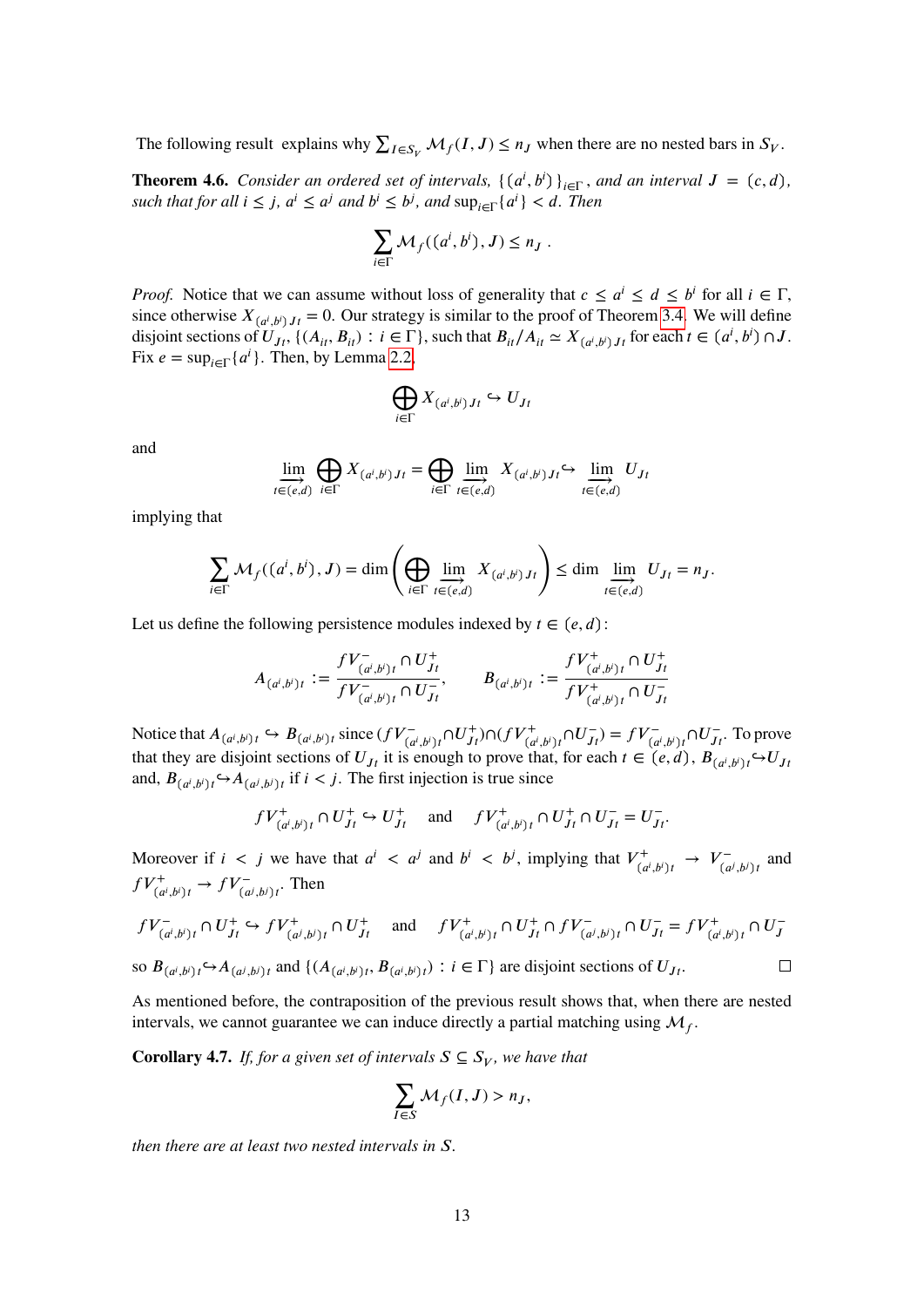#### **4.1 Inducing a partial matching**

Unfortunately, as Example [4.5](#page-11-0) shows,  $\mathcal{M}_f$  does not always induce a partial matching, since it can happen that  $\sum_I \mathcal{M}_f(I, J) > n_J$ .

Using  $\mathcal{M}_f$ , we will explain how to obtain a new block function,  $\widetilde{\mathcal{M}}_f$ , which will induce a partial matching. Firstly, let  $J = \{J \in S_U : \sum_{I \in S_V} M_f(I, J) > n_J\}$ . For each  $J \in J$ , we create the multiset  $\overline{a}$  $\overline{ }$  $\lambda$ 

$$
\mathbf{B}_J = \left( S_J, \widetilde{m} \right) = \left\{ \left( I, \widetilde{m}_I \right) : I \in S_V, \text{ with } \widetilde{m}_I = \mathcal{M}_f(I, J) \neq 0 \right\},\
$$

and calculate a partial matching,

$$
\sigma_J: \operatorname{Rep} \mathbf{B}_J \to \operatorname{Rep}\{J, n_J\}\,
$$

depending on the application. For example, one could consider  $\sigma_{\rm J}$  that provides the bottleneck distance between  $\mathbf{B}_J$  and  $\{(J, n_J)\}$ . Once we have a partial matching  $\sigma_J$  for each *J*, we define the new block function as:

$$
\widetilde{\mathcal{M}}_f(I,J) = \left\{ \begin{array}{cl} #\{i : \exists j \text{ with } \sigma_J(I_i) = J_j\} & \text{if } J \in \mathcal{J} \text{ and } I \in S_J \\ \mathcal{M}_f(I,J) & \text{otherwise} \end{array} \right.
$$

Note that, by definition,  $\sum_{I \in S_V} \widetilde{\mathcal{M}}_f(I, J) \le n_J$  and, since  $\widetilde{\mathcal{M}}_f(I, J) \le \mathcal{M}_f(I, J)$ , we have that  $\sum_{J \in S_U} \widetilde{\mathcal{M}}_f(I, J) \leq m_I$  by Theorem [3.4.](#page-7-2) Then, we can induce directly a partial matching using  $\widetilde{\mathcal{M}}_f.$ 

**Example 4.8.** Let us consider two morphisms  $f, g : V \to U$  which are determined by  $f_i, g_j$ , *respectively, for*  $i = 1, 2, 3, 4$ *, giving the following commutative diagram for*  $f$ *:* 

$$
\begin{array}{ccc}\n0 & \longrightarrow & 0 & \longrightarrow & 0 \\
\uparrow & & \uparrow & & \uparrow & \longrightarrow & k \\
k & \longrightarrow & k^2 & \longrightarrow & k & \longrightarrow & 0 \\
\downarrow & & & \uparrow & & \uparrow & & \uparrow \\
k & \longrightarrow & k^2 & \longrightarrow & k & \longrightarrow & 0 & & k & \longrightarrow & k \\
\end{array}
$$

*and for*  $g$ *:* 

$$
\begin{array}{ccc}\nk & \longrightarrow & k \longrightarrow 0 \longrightarrow 0 \\
\downarrow & & \downarrow & \\
\downarrow & & \downarrow & \\
k^2 & \xrightarrow{\begin{bmatrix} 1 & 0 \\ 0 & 0 \\ 0 & 1 \end{bmatrix}} \begin{matrix} \uparrow & & & \\
\uparrow & & & & \\
\downarrow & & & & \\
\downarrow & & & & \\
\downarrow & & & & \\
\downarrow & & & & \\
\downarrow & & & & \\
\downarrow & & & & \\
\downarrow & & & & \\
\downarrow & & & & \\
\downarrow & & & & \\
\downarrow & & & & \\
\downarrow & & & & \\
\downarrow & & & & \\
\downarrow & & & & \\
\downarrow & & & & \\
\downarrow & & & & \\
\downarrow & & & & \\
\downarrow & & & & \\
\downarrow & & & & \\
\downarrow & & & & \\
\downarrow & & & & \\
\downarrow & & & & \\
\downarrow & & & & \\
\downarrow & & & & \\
\downarrow & & & & \\
\downarrow & & & & \\
\downarrow & & & & \\
\downarrow & & & & & \\
\downarrow & & & & & \\
\downarrow & & & & & \\
\downarrow & & & & & \\
\downarrow & & & & & \\
\downarrow & & & & & \\
\downarrow & & & & & \\
\downarrow & & & & & \\
\downarrow & & & & & \\
\downarrow & & & & & \\
\downarrow & & & & &
$$

*Note that the image of f and g is the same, then, by [\[6,](#page-18-4) Prop. 5.4],*  $\chi_f$  *is equal to*  $\chi_g$ *<i>. In particular, it is the same matching than the one induced by*  $M_f$ , [1,4]  $\mapsto$  [1,2]. *However*,  $M_g$  gives the *following non-null values,*

$$
\mathcal{M}_g([1,4],[1,2]) = 1, \qquad \mathcal{M}_g([2,3],[1,2]) = 1.
$$

*We have two options: either match* [1*,* 4] *with* [1*,* 2] *or* [2*,* 3] *with* [1*,* 2]*. If we choose the first option, we obtain the same partial matching as the one induced by*  $\mathcal{M}_f$ *. If we choose the second option by matching the longest bars, then we get a different partial matching.*

# <span id="page-13-0"></span>**5** A matrix method for computing  $M_f$

In this section, we first provide an interpretation of  $V_I$  in term of persistence basis, for a given persistence module *V* and an interval *I*. This interpretation will help us to achieve our main goal in this section which is to provide a combinatorial method, based on matrix column additions, to obtain the block function  $\mathcal{M}_f$ .

Let *V* be a persistence module indexed by **R** with persistence basis  $A = {\alpha_i}_{i \in \Gamma}$ . Let  $a, b \in \mathbf{E}$ . We consider the following subsets of  $\mathcal{A}$ :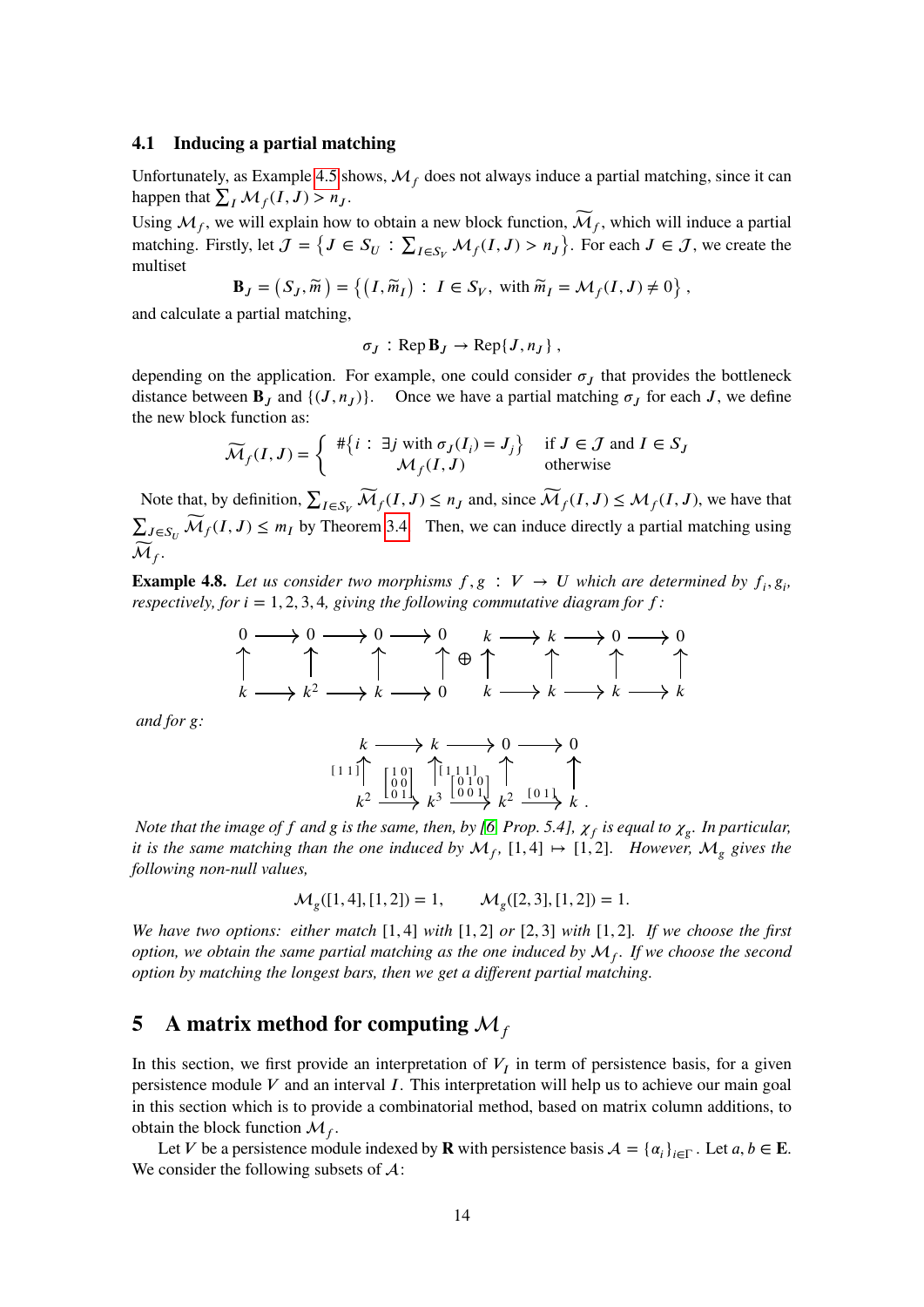- $\mathcal{I}_a^+(\mathcal{A}) = \{ \alpha_i \in \mathcal{A} \mid \alpha_i \sim (a_i, b_i) \text{ such that } a_i \leq a \},\$
- $\mathcal{I}_a^-(\mathcal{A}) = \{ \alpha_i \in \mathcal{A} \mid \alpha_i \sim (a_i, b_i) \text{ such that } a_i < a \},\$
- $\mathcal{K}_b^+(\mathcal{A}) = \{ \alpha_i \in \mathcal{A} \mid \alpha_i \sim (a_i, b_i) \text{ such that } b_i \leq b \},\$
- $\mathcal{K}_b^-(\mathcal{A}) = \{ \alpha_i \in \mathcal{A} \mid \alpha_i \sim (a_i, b_i) \text{ such that } b_i < b \}.$

In the following result, we will use these subsets to describe  $\text{Im}^{\pm}_{at}(V)$  and  $\text{Ker}^{\pm}_{bt}(V)$  in terms of elements of a persistence basis of *V*.

<span id="page-14-0"></span>**Lemma 5.1.** *We obtain the equalities:*

- <span id="page-14-2"></span>(a)  $\text{Im}^{\pm}_{at}(V) = \langle \mathcal{I}^{\pm}_{at}(A) \rangle$  *for all*  $t \in (a, \infty)$ *,*
- <span id="page-14-3"></span>(b)  $\text{Ker}_{bt}^{\pm}(V) = \langle \mathcal{K}_{bt}^{\pm}(\mathcal{A}) \rangle$  *for all*  $t \in (-\infty, b)$ .

The proof of Lemma [5.1](#page-14-0) can be found in [B.](#page-20-0)

Now, let  $I = (a, b)$  be an interval of **R**. To provide an interpretation of  $V_I$  in terms of persistence basis we need the following definitions and preliminary results. Define

$$
\mathcal{A}_I^+ = \mathcal{I}_a^+(\mathcal{A}) \cap \mathcal{K}_b^+(\mathcal{A})
$$
  
\n
$$
\mathcal{A}_I^- = (\mathcal{I}_a^+(\mathcal{A}) \cap \mathcal{K}_b^-(\mathcal{A})) \cup (\mathcal{I}_a^-(\mathcal{A}) \cap \mathcal{K}_b^+(\mathcal{A})),
$$
\n(5)

which can also be described as:

$$
\mathcal{A}_I^+ = \{ \alpha_i \in \mathcal{A} \mid a_i \le a \text{ and } b_i \le b \}
$$
  

$$
\mathcal{A}_I^- = \{ \alpha_i \in \mathcal{A} \mid (a_i < a \text{ and } b_i \le b) \text{ or } (a_i \le a \text{ and } b_i < b) \} .
$$
 (6)

Similarly, we define  $A_{It} = A_{It}^+ \setminus A_{It}^-$  and obtain:

$$
\mathcal{A}_I = \{ \alpha_i \in \mathcal{A} \mid (a_i = a \text{ and } b_i = b) \}.
$$

<span id="page-14-1"></span>**Proposition 5.2.**  $V_{It}^+ = \left\langle \mathcal{A}_{It}^+ \right\rangle$  $\sum_{I}$  and  $V_{I}^{-} = \langle A_{I}^{-} \rangle$  $\frac{1}{\sqrt{t}}$  *for all*  $t \in I$ .

*Proof.* Let  $I = (a, b)$  with  $a, b \in E$ . From Lemma [5.1](#page-14-0) and Lemma [B.1,](#page-21-0) we have:

$$
V_{It}^+ = \operatorname{Im}_{at}^+(V) \cap \operatorname{Ker}_{bt}^+(V) = \langle T_{at}^+(A) \rangle \cap \langle \mathcal{K}_{bt}^+(A) \rangle = \langle T_{at}^+(A) \cap \mathcal{K}_{bt}^+(A) \rangle = \langle \mathcal{A}_{It}^+ \rangle.
$$

And, similarly,

$$
V_{It}^- = \text{Im}_{at}^-(V) \cap \text{Ker}_{bt}^+(V) + \text{Im}_{at}^+(V) \cap \text{Ker}_{bt}^-(V)
$$
  

$$
= \langle T_{at}^-(A) \rangle \cap \langle \mathcal{K}_{bt}^+(A) \rangle + \langle T_{at}^+(A) \rangle \cap \langle \mathcal{K}_{bt}^-(A) \rangle
$$
  

$$
= \langle T_{at}^-(A) \cap \mathcal{K}_{bt}^+(A) \rangle + \langle T_{at}^+(A) \cap \mathcal{K}_{bt}^-(A) \rangle = \langle \mathcal{A}_{It}^- \rangle. \quad \Box
$$

We are now ready to present an interpretation of  $V_I$  in terms of persistence basis.

**Theorem 5.3.**  $V_{It} \simeq \langle A_{It} \rangle$  *for all*  $t \in I$ .

*Proof.* Using Proposition [5.2](#page-14-1) and Lemma [B.2,](#page-21-1) we obtain:

$$
V_{It} = \frac{V_{It}^+}{V_{It}^-} = \frac{\langle A_{It}^+ \rangle}{\langle A_{It}^- \rangle} \simeq \langle A_{It}^+ \setminus A_{It}^- \rangle = \langle A_{It} \rangle . \qquad \Box
$$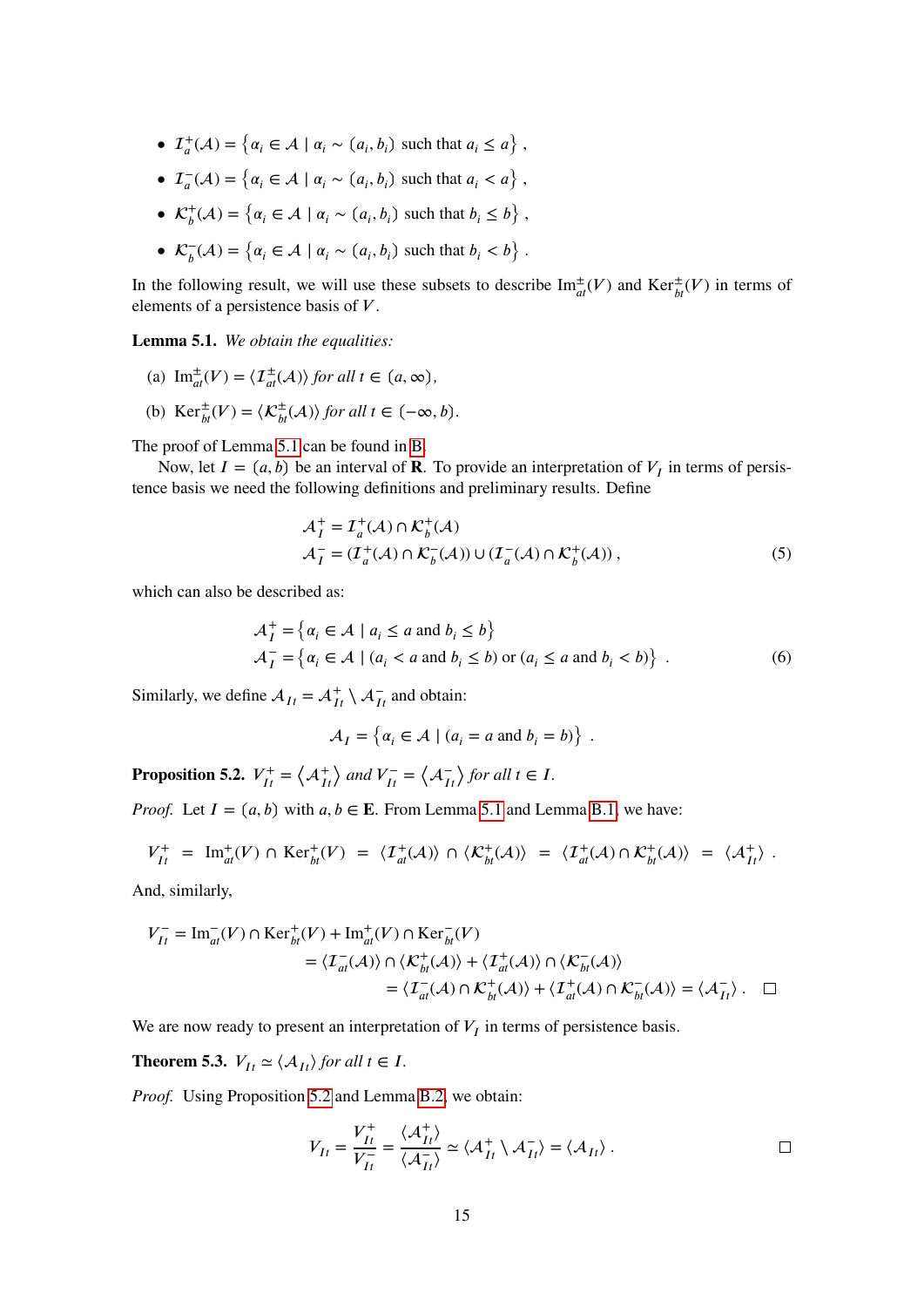Now, let us explain how to calculate the block function  $\mathcal{M}_f$  using matrix operations. To this aim, we will limit ourselves to persistence modules of finite vectors spaces indexed by **R**.

Let  $I = (a, b)$  and  $J = (c, d)$  be intervals of **R**. We will assume that  $c \le a \le b \le d$  (otherwise,  $X_{IJ} = 0$ ). Let  $f : V \to U$  be a morphism between persistence modules together with a pair of persistence basis  $A = \{\alpha_i\}_{i \in \Lambda}$  for *V* and  $B = \{\beta_i\}_{i \in \Gamma}$  for *U*. For a fixed *t*, let us pay attention to the following composition of linear maps:

<span id="page-15-0"></span>
$$
V_{It}^+ \xrightarrow{\iota_{It}} V_t \xrightarrow{f_t} U_t \xrightarrow{\pi_{J_t}} U_t / U_{J_t}^-.
$$
 (7)

Recall that  $A_{It}^+$  is a persistence basis for  $V_{It}^+$  by Proposition [5.2](#page-14-1) and  $B_t \setminus B_{Jt}^-$  is a persistence basis for  $U_t/U_{Jt}^-$  by Lemma [5.1](#page-14-0) and Lemma [B.2.](#page-21-1) Therefore, we consider the associated matrix  $\mathcal{L}_{IJt}$  of the composition [\(7\)](#page-15-0) on the bases  $A_{It}^+$  and  $B_t \setminus B_{Jt}^-$ .

<span id="page-15-1"></span>
$$
\mathcal{L}_{IJt} := \begin{pmatrix} \mathcal{A}_{It}^- & \mathcal{A}_{It} \\ \mathcal{B}_{Jt} & 1 & 2 \\ \mathcal{B}_t \setminus \mathcal{B}_{Jt}^+ & * & * \end{pmatrix}
$$
(8)

*.*

We define the reduced matrix  $\mathcal{N}_{I,I}$  that one obtains after a Gaussian elimination of  $\mathcal{L}_{I,I}$  by using left to right column additions. Then we consider the following submatrices of  $\mathcal{N}_{IJ}$ :

- $\mathcal{R}_{II}^+$  := matrix restricted to the rows of  $\mathcal{N}_{II}$  associated to  $\mathcal{B}_{I}$  and the columns from  $\mathcal{A}_I^+$  $A_I^{\uparrow} \cup A_I^-$  which are zero on the rows associated to  $B_I \setminus B_{J}^+$ .
- $\mathcal{R}_{II}^-$  := matrix restricted to the rows of  $\mathcal{N}_{II}$  associated to  $\mathcal{B}_{I}$  and the columns from  $\mathcal{A}_{I}^$ which are zero on the rows associated to  $B_t \setminus B_{Jt}^+$ .
- $\mathcal{R}_{IJ}$  := matrix restricted to the rows of  $\mathcal{N}_{IJ}$  associated to  $\mathcal{B}_{J}$  and the columns from  $\mathcal{A}_{I}$ which are zero on the rows associated with  $B_t \setminus B_{Jt}^+$ .

The submatrix  $\mathcal{R}_{IJ}^+$  is contained within the block regions  $\boxed{1}$  and  $\boxed{2}$  from Expression [\(8\)](#page-15-1), while  $R_{IJt}^-$  is contained within the block 1 and  $R_{IJt}$  within the block 2. Let  $\langle R_{IJt}^{\pm}$  $\rangle$  and  $\langle R_{IJt} \rangle$  the subspaces of  $\langle B_{Jt} \rangle$  which are generated by the columns of the respective matrices. To find  $X_{IJt}$ , we will use the following quotients

$$
X_{IJt}^+ = \frac{fV_{It}^+ \cap U_{Jt}^+ + U_{Jt}^-}{U_{Jt}^-} \text{ and } X_{IJt}^- = \frac{fV_{It}^- \cap U_{Jt}^+ + U_{Jt}^-}{U_{Jt}^-} \, ,
$$

which satisfy,

$$
X_{IJt}=\frac{fV_{It}^+\cap U_{Jt}^+}{fV_{It}^-\cap U_{Jt}^++fV_{It}^+\cap U_{Jt}^-}\simeq \frac{fV_{It}^+\cap U_{Jt}^++U_{Jt}^-}{fV_{It}^-\cap U_{Jt}^++U_{Jt}^-}\simeq \frac{X_{IJt}^+}{X_{IJt}^-}
$$

In the following, we will work with the subindex sets  $\Lambda_{It}^+ \subseteq \Lambda$  and  $\Gamma_{Jt} \subseteq \Gamma$  so that  $\mathcal{A}_{It}^+ = {\{\alpha_{it}^1\}_{i \in \Lambda_{It}^+}}$ and also  $B_{Jt} = {\alpha_{it}^1}_{i \in \Gamma_{Jt}}$ .

<span id="page-15-3"></span>**Proposition 5.4.** *For all*  $t \in I \cap J$ *, the following equalities hold:* 

<span id="page-15-2"></span>(a)  $X_{IJt}^+ = \left\langle \mathcal{R}_{IJt}^+ \right\rangle$ ⟩ *,* (b)  $X_{IJt}^- = \langle \mathcal{R}_{IJt}^-$ ⟩ *.*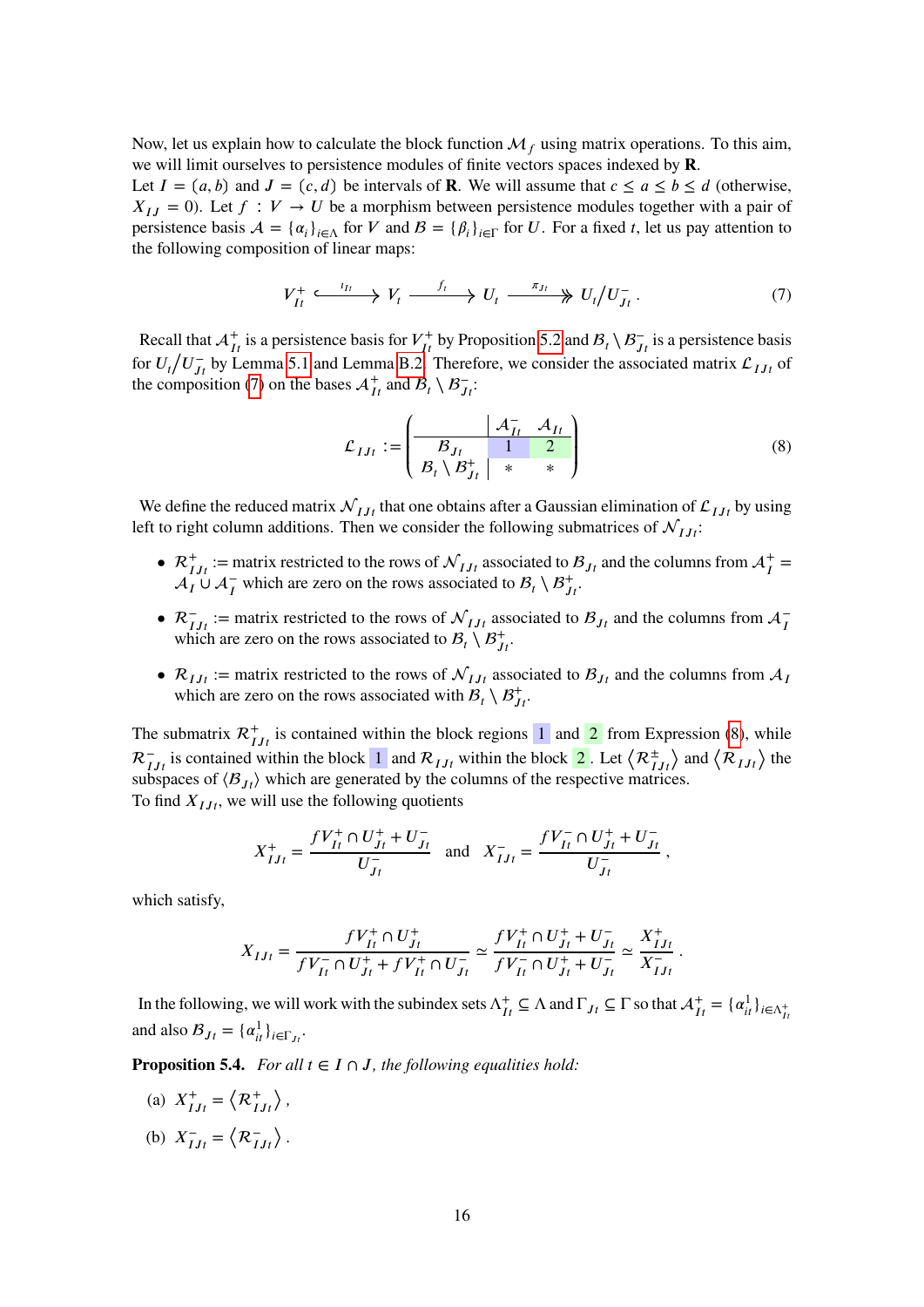*Proof.* Let us prove first [\(\(a\)\)](#page-15-2), and, in particular, the inclusion  $\supseteq$ . Consider  $\gamma \in \mathcal{R}_{IJ}^+$ . By construction, we must have  $\gamma = \pi_{Jf} \circ f_t \circ i_{It} \left( \sum_{i \in \Lambda_{II}^+} x_i \alpha_{it}^1 \right)$  for some coefficients  $x_i \in k$  for all  $i \in \Lambda_{II}^+$ .<br>This issued is  $\pi_{Jf} \circ f_t \circ i_{It} = \Lambda_{II}^+$ . This implies  $\gamma \in (fV_{It}^+ + U_{J}^-)$  $\frac{d^2}{dt^2}$  / $\frac{d^2}{dt^2}$  / $\frac{d^2}{dt^2}$  / $\frac{d^2}{dt^2}$  / $\frac{d^2}{dt^2}$  / $\frac{d^2}{dt^2}$  / $\frac{d^2}{dt^2}$  / $\frac{d^2}{dt^2}$  / $\frac{d^2}{dt^2}$  / $\frac{d^2}{dt^2}$  / $\frac{d^2}{dt^2}$  / $\frac{d^2}{dt^2}$  / $\frac{d^2}{dt^2}$  / $\frac{d^2}{dt^2}$  / $\frac{d^2}{dt^2$  $i \in \Gamma_{J_t}$ , so that  $\gamma = \sum_{i=1}^{J_t}$  $\chi_{i \in \Gamma_{J_t}}^{\downarrow} x_i^j \beta_{it}^1$  and so  $\gamma \in U_{J_t}$ . Altogether  $\gamma \in X_{I J_t}^+$  and thus the claim follows since  $X^+_{IJt}$  is a well-defined subspace of  $\langle B_{Jt} \rangle$ .

Let us show now that the inclusion  $\subseteq$  from [\(\(a\)\)](#page-15-2) holds. Consider  $\sigma \in X^+_{IJ}$ . Since  $\sigma \in U_{J}$ , it can be written in terms of the persistence basis  $B_{Jt}$  and so we might consider  $\sigma$  as a column  $C_{\sigma}$ of coordinates in  $B_t \setminus B_{Jt}^-$  whose coordinates in  $B_t \setminus B_{Jt}^+$  are all zero. On the other hand, since  $\sigma$  (*CM*<sup>+</sup> + *M*<sup>-</sup>)</sub> /*M*<sup>-</sup>  $\sigma \in (fV_{It}^+ + U_{J}^-)$  $\frac{J_{t}}{J_{t}}\sqrt{D_{f}}$  whose coordinates in  $D_{t} \sqrt{D_{f}}$  are an zero. On the other hand, since  $\frac{J_{t}}{J_{t}}$ . Since elementary column operations preserve rank, the reduced matrix  $\mathcal{N}_{IJ}$  of  $\mathcal{L}_{IJ}$ , still generates  $C_{\sigma}$  by the Rouché-Frobenius theorem. In particular, since the coordinates of  $C_{\sigma}$  in  $B_t \setminus B_{J_t}^+$  are all zero, we can write  $C_{\sigma}$  in terms of  $\mathcal{R}_{IJ}^+$ , and the claim follows.

One might repeat the argument to show that the equality [\(\(a\)\)](#page-15-2) holds, changing  $\mathcal{R}_{IJ}^+$  for  $\mathcal{R}_{IJ}^-$  and writing  $X_{IJ}^-$  instead of  $X_{IJ}^+$  in the above two paragraphs. On the second paragraph,  $C_{\sigma}$  should be written in terms of columns from the block  $\overline{1}$  in Expression [\(8\)](#page-15-1).  $\Box$ 

Now, the main result in this section is presented.

<span id="page-16-0"></span>**Theorem 5.5.**  $X_{IJt} \simeq \langle \mathcal{R}_{IJt} \rangle$  for all  $t \in I \cap J$ .

*Proof.* It follows from Proposition [5.4](#page-15-3) and Lemma [B.2](#page-21-1) and the fact that the corresponding sets of columns satisfy  $R_{IJt} = R^+_{IJt} \setminus R^-_{IJt}$ .  $\Box$ 

Finally, due to Theorem [5.5,](#page-16-0) we have the following result.

**Corollary 5.6.** Assuming that  $\mathcal{M}_f(I, J)$  is equivalent to the dimension of  $X_{IJt}$  for some  $t \in I \cap J$ , *then:*

$$
\mathcal{M}_f(I, J) = \text{ the number of pivots in } \mathcal{R}_{IJt}.
$$

**Example 5.7.** *Consider*  $V \simeq k_{[1,4]} \oplus k_{[2,3]} \oplus k_{[2,5]}$  *and*  $U \simeq k_{[0,3]} \oplus k_{[1,4]}$ *. We take the canonical bases*  $A = \{a_1, a_2, a_3\}$  *for V* and  $B = \{\beta_1, \beta_2\}$  *for U, see below.* 



*Next, consider a morphism*  $f: V \to U$  *between persistence modules which is determined by*  $f_i$ *for*  $i = 0, 1, 2, 3, 4, 5$ *, giving the following commutative diagram:* 

$$
U\nV \approx \uparrow \qquad k \xrightarrow{[0]}\n\uparrow k^2 \xrightarrow{Id} k^2 \xrightarrow{Id} k^2 \xrightarrow{[01]}\n\uparrow k \longrightarrow 0\n\downarrow k \longrightarrow \uparrow k^3 \qquad \uparrow k^3 \qquad \uparrow k^4 \qquad \uparrow k^5 \qquad \uparrow k^6 \qquad \downarrow k^7 \qquad \downarrow k^8 \qquad \downarrow k^8 \qquad \downarrow k^2 \qquad \downarrow k^2 \qquad \downarrow k^4 \qquad \downarrow k^5 \qquad \downarrow k^6 \qquad \downarrow k^7 \qquad \downarrow k^8 \qquad \downarrow k^8 \qquad \downarrow k^9 \qquad \downarrow k^2 \qquad \downarrow k^4 \qquad \downarrow k^5 \qquad \downarrow k^6 \qquad \downarrow k^7 \qquad \downarrow k^8 \qquad \downarrow k^9 \qquad \downarrow k^8 \qquad \downarrow k^9 \qquad \downarrow k^9 \qquad \downarrow k^8 \qquad \downarrow k^9 \qquad \downarrow k^9 \qquad \downarrow k^8 \qquad \downarrow k^9 \qquad \downarrow k^9 \qquad \downarrow k^8 \qquad \downarrow k^9 \qquad \downarrow k^9 \qquad \downarrow k^9 \qquad \downarrow k^8 \qquad \downarrow k^9 \qquad \downarrow k^9 \qquad \downarrow k^9 \qquad \downarrow k^9 \qquad \downarrow k^9 \qquad \downarrow k^9 \qquad \downarrow k^9 \qquad \downarrow k^9 \qquad \downarrow k^9 \qquad \downarrow k^8 \qquad \downarrow k^9 \qquad \downarrow k^9 \qquad \downarrow k^9 \qquad \downarrow k^9 \qquad \downarrow k^9 \qquad \downarrow k^9 \qquad \downarrow k^9 \qquad \downarrow k^9 \qquad \downarrow k^9 \qquad \downarrow k^9 \qquad \downarrow k^9 \qquad \downarrow k^9 \qquad \downarrow k^9 \qquad \downarrow k^9 \qquad \downarrow k^9 \qquad \downarrow k^9 \qquad \downarrow k^9 \qquad \downarrow k^9 \qquad \downarrow k^9 \qquad \downarrow k^9 \qquad \downarrow k^9 \qquad \downarrow k^9 \qquad \downarrow k^9 \qquad \downarrow k^9 \qquad \downarrow k^9 \qquad \downarrow k^9 \qquad \downarrow k^9 \qquad \downarrow k^9 \qquad \downarrow k^
$$

*It leads to the matrices*  $\mathcal{L}_{I,It}$  *for all*  $I \in S_V$  *and all*  $J = [s,t] \in S_U$ *:* 

 $\mathcal{L}_{[1,4][0,3]3} = \begin{bmatrix} 1 \\ 1 \end{bmatrix}$  $\mathcal{L}_{[2,3][0,3]3} = \begin{bmatrix} 1 \\ 0 \end{bmatrix}$  $\mathcal{L}_{[2,5][0,3]3} = \begin{bmatrix} 1 & 1 & 2 \\ 1 & 0 & 1 \end{bmatrix}$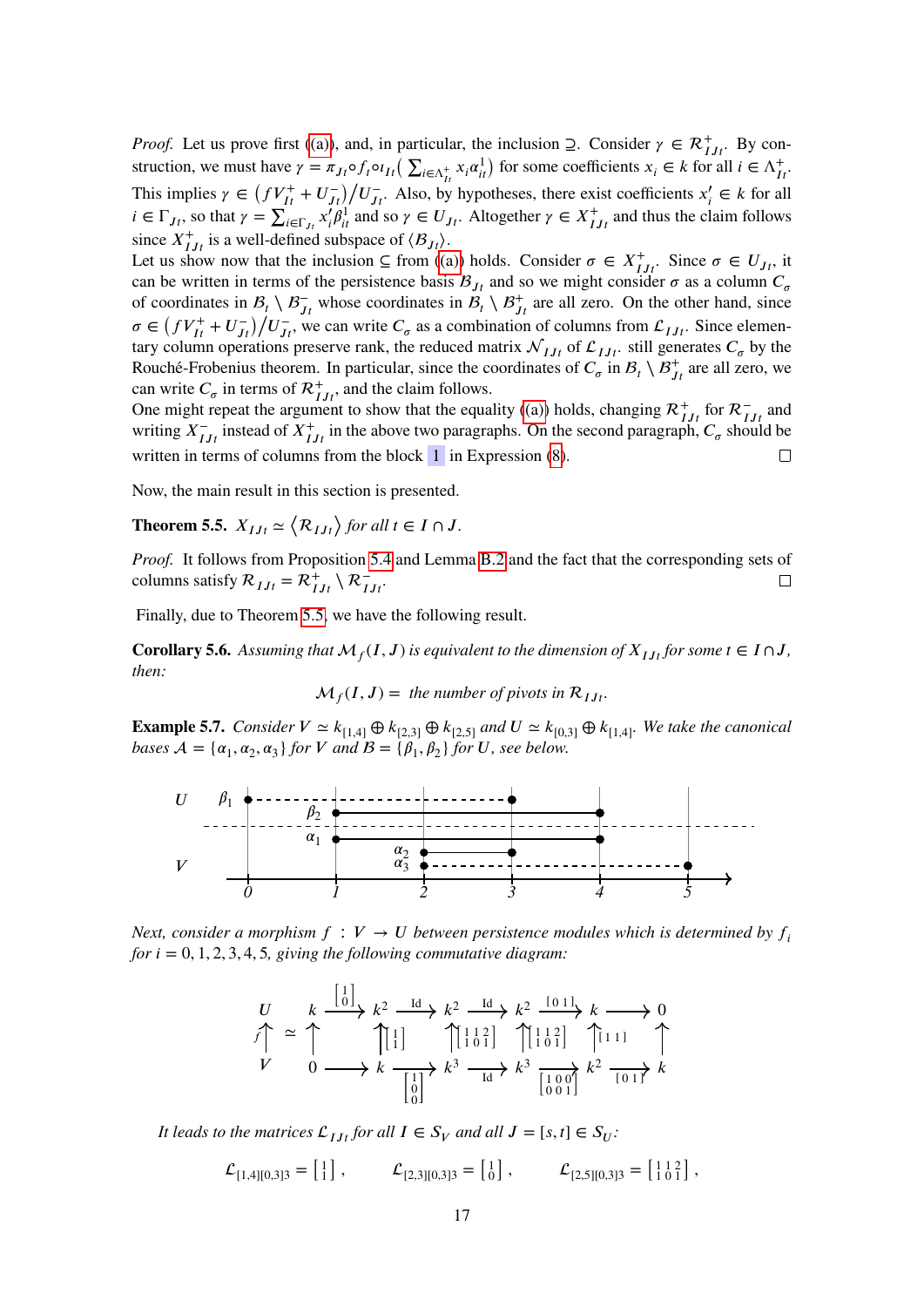$\mathcal{L}_{[1,4][1,4]4} = [1]$ ,  $\mathcal{L}_{[2,3][1,4]4} = \emptyset$ ,  $\mathcal{L}_{[2,5][1,4]4} = [11]$ .

*Next, we reduce*  $\mathcal{L}_{[2,5][0,3]3}$  *and*  $\mathcal{L}_{[2,5][1,4]4}$ *, so that we obtain:* 

 $\mathcal{N}_{[2,5][0,3]3} = \begin{bmatrix} 1 & 1 & 0 \\ 1 & 0 & 0 \end{bmatrix}, \qquad \mathcal{N}_{[2,5][1,4]4} = \begin{bmatrix} 1 & 0 \end{bmatrix}.$ 

*Altogether, we obtain:*

$$
\mathcal{R}_{[1,4][0,3]3} = \mathcal{R}_{[2,3][1,4]4} = \emptyset, \qquad \mathcal{R}_{[1,4][1,4]4} = \mathcal{R}_{[2,3][0,3]3} = [1],
$$

$$
\mathcal{R}_{[2,5][0,3]3} = \mathcal{R}_{[2,5][1,4]4} = [0].
$$

*Hence, a partial matching that can be obtained from*  $\mathcal{M}_f$  *is:* 

$$
[1,4] \mapsto [1,4]
$$
 and  $[2,3] \mapsto [0,3]$ .

*Notice that, in this example,* Im( $f$ )  $\simeq k_{[1,4]} \oplus k_{[2,3]}$  *and so the induced partial matching*  $\mathcal{X}_f$  *is different from <sup>𝑓</sup> , as is given by*

$$
[1,4] \mapsto [1,4]
$$
 and  $[2,5] \mapsto [0,3]$ .

## <span id="page-17-1"></span>**6 Conclusions and future work**

In this paper, we have provided an entirely algebraic definition of a block function  $\mathcal{M}_f$  induced by a morphism between two persistence modules *V* and *U*. We have proven that  $\mathcal{M}_f$  is linear with respect to the direct sum of morphisms. We have also discussed how to derive partial matchings from  $\mathcal{M}_f$  and provided a combinatorial method to compute  $\mathcal{M}_f$  based on matrix operations.

Some research directions can be followed from this paper. First, for real applications, it would be interesting to develop efficient algorithms to compute partial matchings from morphisms between persistence modules, taking Section [5](#page-13-0) as a starting point, when both persistence modules are obtained from filtrations of simplicial complexes, for example. A specially interesting case is the morphism obtained from a function between point clouds and the corresponding Vietoris-Rips filtrations. Second, the relation between  $\mathcal{M}_f$  and indecomposable modules is also left as a future work. We believe that, when  $\sum_I \mathcal{M}_f(I, J) > n_I$ , there must exist non-trivial indecomposables containing *J*. Moreover, since, in some special cases, the proposed induced partial matching is defined ad-hoc from  $\mathcal{M}_f$  and not algebraically, we will investigate if it is possible to define an alternative algebraic definition of  $\mathcal{M}_f$  such that  $\mathcal{M}_f$  gives always directly a partial matching. Finally, since relations between persistence modules which come from dynamical systems are not usually given by morphisms but through diagrams of the form  $V \leftarrow W \rightarrow U$  [\[14,](#page-18-12) [15\]](#page-18-13), we will also investigate how we can construct block functions in that context.

**Acknowledgements and Funding** Authors would like to thank Victor Carmona for his valuable help during the development of this research. This research was funded by Ministerio de Ciencia e Innovación – Agencia Estatal de Investigación /10.13039/501100011033, grant number PID2019- 107339GB-I00. The author M. Soriano-Trigueros is partially funded by the grant VI-PPITUS from University of Seville.

#### **References**

<span id="page-17-0"></span>[1] G. E. Carlsson, Topology and data, Bulletin of the American Mathematical Society 46 (2009) 255–308.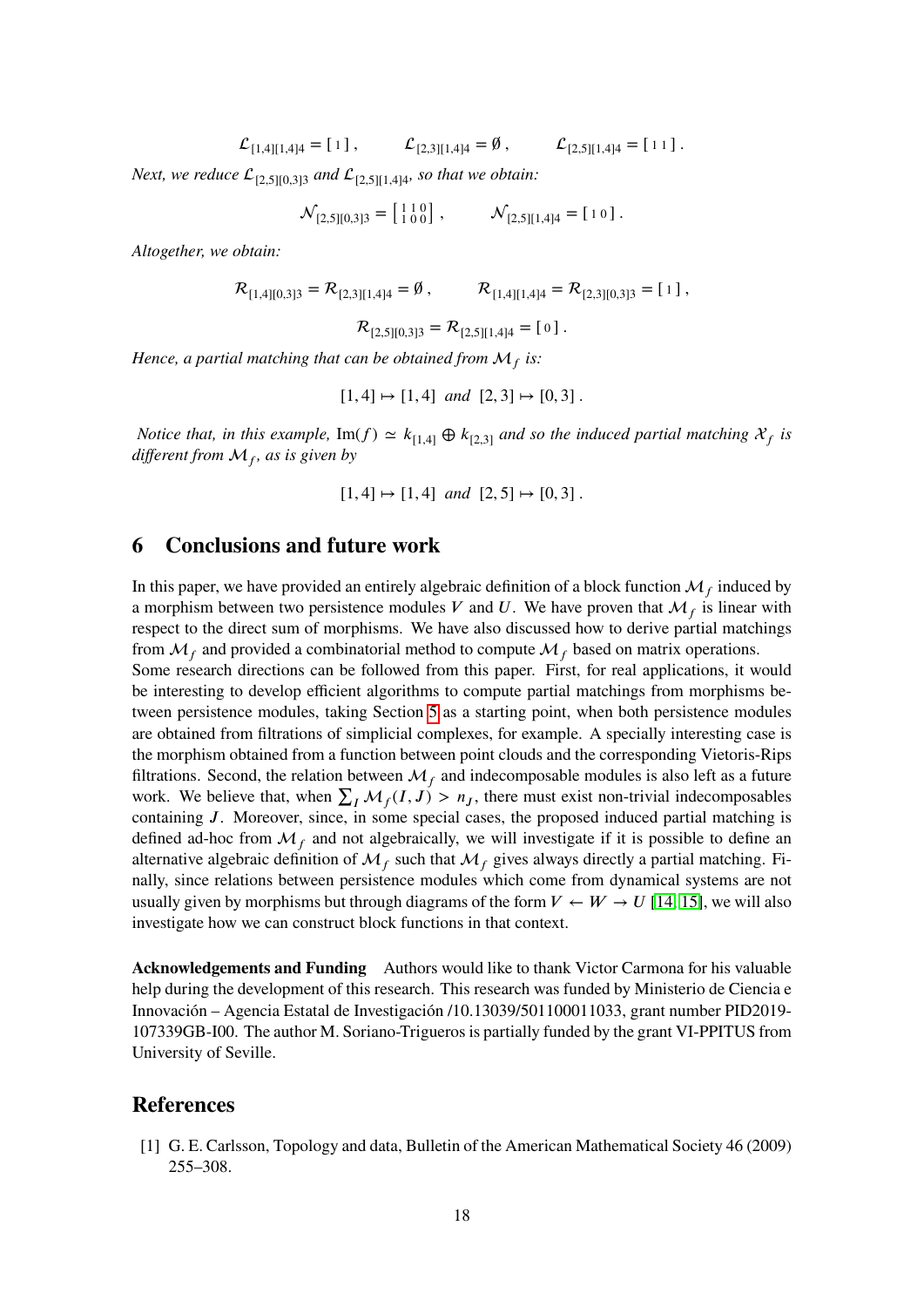- <span id="page-18-0"></span>[2] H. Edelsbrunner, J. Harer, Computational Topology: An Introduction, American Mathematical Society, 2010.
- <span id="page-18-1"></span>[3] F. Chazal, V. de Silva, M. Glisse, S. Oudot, The Structure and Stability of Persistence Modules, Briefs in Mathematics, Springer International Publishing, 2016. [doi:10.1007/](https://doi.org/10.1007/978-3-319-42545-0) [978-3-319-42545-0](https://doi.org/10.1007/978-3-319-42545-0).
- <span id="page-18-2"></span>[4] P. Bubenik, J. Scott, Categorification of persistent homology, Discrete and Computational Geometry 51 (2014) 600–627.
- <span id="page-18-3"></span>[5] S. Oudot, Persistence Theory - From Quiver Representations to Data Analysis, AMS, 2015.
- <span id="page-18-4"></span>[6] U. Bauer, M. Lesnick, Induced matchings and the algebraic stability of persistence barcodes, Journal of Computational Geometry 6 (2) (2015) 162–191.
- <span id="page-18-5"></span>[7] W. Crawley-Boevey, Decomposition of pointwise finite-dimensional persistence modules, Journal of Algebra and Its Applications 14 (5) (2015).
- <span id="page-18-6"></span>[8] M. Buchet, E. Escolar, Realizations of Indecomposable Persistence Modules of Arbitrarily Large Dimension, in: 34th Int. Symposium on Computational Geometry, SoCG2018, Vol. 99, 2018, pp. 15:1–15:13. [doi:10.4230/LIPIcs.SoCG.2018.15](https://doi.org/10.4230/LIPIcs.SoCG.2018.15).
- <span id="page-18-7"></span>[9] E. Escolar, Y. Hiraoka, Persistence modules on commutative ladders of finite type, Discrete and Computational Geometry 55 (2014) 100–157.
- <span id="page-18-8"></span>[10] M. Botnan, V. Lebovici, S. Oudot, On rectangle-decomposable 2-parameter persistence modules, in: 36th Int. Symposium on Computational Geometry, SoCG2020, 2020, pp. 1–16. [doi:10.4230/LIPIcs.SoCG.2020.22](https://doi.org/10.4230/LIPIcs.SoCG.2020.22).
- <span id="page-18-9"></span>[11] H. Asashiba, E. Escolar, Y. Hiraoka, H. Takeuchi, Matrix method for persistence modules on commutative ladders of finite type, Japan Journal of Industrial and Applied Mathematics volume 36 (2019) 97–130. [doi:10.1007/s13160-018-0331-y](https://doi.org/10.1007/s13160-018-0331-y).
- <span id="page-18-10"></span>[12] U. Bauer, M. Lesnick, Persistence diagrams as diagrams: A categorification of the stability theorem, in: N. A. Baas, G. E. Carlsson, G. Quick, M. Szymik, M. Thaule (Eds.), Topological Data Analysis. Abel Symposia, 2020, pp. 67–96. [doi:10.1007/978-3-030-43408-3\\\_3](https://doi.org/10.1007/978-3-030-43408-3_3).
- <span id="page-18-11"></span>[13] A. Torras Casas, Distributing persistent homology via spectral sequences (2020). [arXiv:](http://arxiv.org/abs/1907.05228) [1907.05228](http://arxiv.org/abs/1907.05228).
- <span id="page-18-12"></span>[14] H. Takeuchi, The persistent homology of a sampled map: From a viewpoint of quiver representations (2018). [arXiv:1810.11774](http://arxiv.org/abs/1810.11774).
- <span id="page-18-13"></span>[15] H. Edelsbrunner, G. Jabłoński, M. Mrozek, The persistent homology of a self-map, Foundations of Computational Mathematics 15 (2015) 511–533. [doi:10.1007/](https://doi.org/10.1007/s10208-014-9223-y) [s10208-014-9223-y](https://doi.org/10.1007/s10208-014-9223-y).
- <span id="page-18-14"></span>[16] E. Riehl, Category Theory in Context, Aurora: Dover Modern Math Originals, Dover Publications, 2017.
- <span id="page-18-15"></span>[17] S. MacLane, Categories for the Working Mathematician, Springer-Verlag, New York, 1971, Graduate Texts in Mathematics, Vol. 5.
- <span id="page-18-16"></span>[18] C. Weibel, An Introduction to Homological Algebra, Cambridge Studies in Advanced Mathematics, Cambridge University Press, 1994. [doi:10.1017/CBO9781139644136](https://doi.org/10.1017/CBO9781139644136).
- <span id="page-18-17"></span>[19] A. Grothendieck, Sur quelques points d'algèbre homologique, ii, Tohoku Math. J. (2) 9 (3) (1957) 119–221. [doi:10.2748/tmj/1178244774](https://doi.org/10.2748/tmj/1178244774).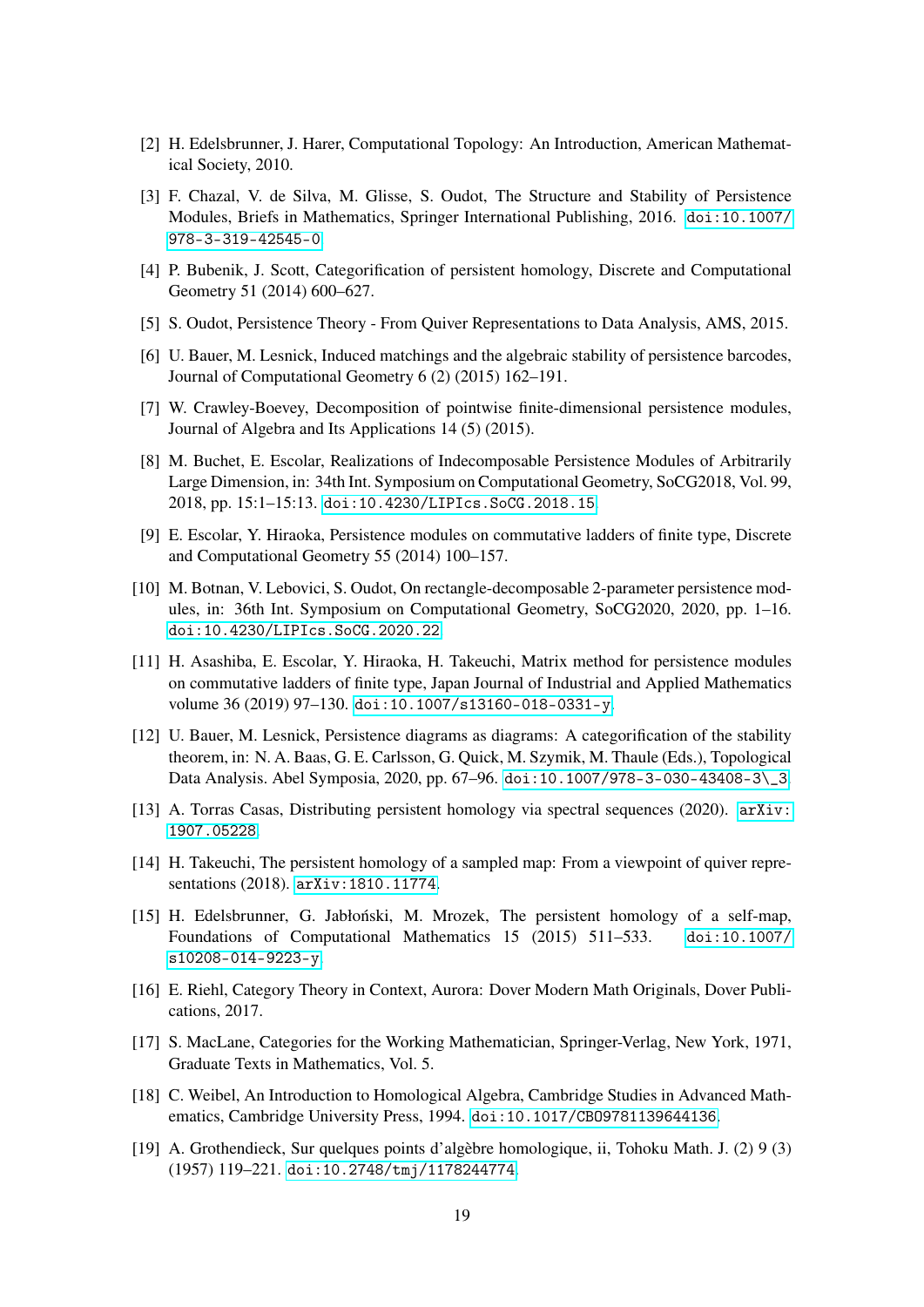### <span id="page-19-0"></span>**A Direct Limits**

Let  $J$  be filtered category, and consider a functor  $F : J \to \text{Vect}_k$ . We consider the direct limit  $\lim_{z \to 0^+} \frac{z}{z} \in \nabla$  vect<sub>*k*</sub>, which is a particular case of the general definition of colimits (see [\[16,](#page-18-14) Sec. 3.1.] and [\[17,](#page-18-15) Sec. 3.]). Since  $\text{Vect}_k$  is an abelian category,  $\lim_{k \to \infty} F$  exists. Examples of colimits include  $\bigoplus_{j\in\mathcal{J}}V_i$  and cokernels coker(*f*) of linear maps  $f: A\to B$ . By [\[16,](#page-18-14) Thm. 3.8.1], colimits commute with colimits, which implies the following isomorphisms:

• Consider a set of functors  $\{F_i : \mathcal{J} \to \text{Vect}_k\}_{i \in \Gamma}$ , then:

$$
\lim_{j \in \mathcal{J}} \bigoplus_{i \in I} F_i(j) \simeq \bigoplus_{i \in I} \lim_{j \in \mathcal{J}} F_i(j) ,
$$

• Consider a pair of functors  $F_1, F_2 : \mathcal{J} \to \text{Vect}_k$  such that  $F_1(j) \subseteq F_2(j)$  for all  $j \in \mathcal{J}$ .<br>There the previous  $F_2(j) / F_2(j)$  for all  $j \in \mathcal{J}$ . Then the quotient  $F_2(j)/F_1(j)$  is a cokernel, and so a colimit. Altogether, we obtain the isomorphism:

$$
\lim_{j \in \mathcal{J}} (F_2(j)/F_1(j)) \simeq \lim_{j \in \mathcal{J}} F_2(j)/\lim_{j \in \mathcal{J}} F_1(j).
$$

<span id="page-19-1"></span>**Lemma A.1.** *Let U*, *V* and *W* be persistence modules indexed by an interval  $(a, b)$ , and let  $d \in E$ *with*  $a < d \leq b$ . A short exact sequence of persistence modules

$$
0 \to V \to U \to W \to 0,
$$

*produces the following short exact sequence of vector spaces:*

$$
0 \to \varinjlim_{t \in (a,d)} V_t \to \varinjlim_{t \in (a,d)} U_t \to \varinjlim_{t \in (a,d)} W_t \to 0.
$$

*In particular, if*  $V_t \hookrightarrow U_t$  *for all*  $t \in (a, d)$ *, then* 

$$
\varinjlim_{t \in (a,d)} V_t \hookrightarrow \varinjlim_{t \in (a,d)} U_t.
$$

*Proof.* Since colimits are the categorical definition of direct limits,  $Vect_k$  is an Abelian category and any totally ordered set is a filtered category, then the first result is a direct consequence of the characterization of Abelian categories (see [\[18,](#page-18-16) Appendix A.4]; the original result comes from [\[19\]](#page-18-17)). The second result follows directly, since injections can be defined in terms of exact sequences.  $\Box$ 

<span id="page-19-2"></span>**Lemma A.2.** *Consider a persistence module V with structure maps ρ, indexed by an interval*  $(a, b)$ , and let  $d \in \mathbf{E}$  such that  $a < d \le b$ . If all structure maps  $\rho_{sr}$  with  $s, r \in (a, d)$  are injective, *then*

$$
V_s \hookrightarrow \varinjlim_{t \in (a,d)} V_t.
$$

*Proof.* Fix  $s \in (a, d)$ . Let us consider the persistence module *C* as the constant space  $V_s$  in  $(s^-, d)$ and 0 in  $(a, s^-)$ . Since all structure maps in *V* are injective, we have  $C \hookrightarrow V$ . Then by Lemma [A.1,](#page-19-1)

$$
\lim_{t \in (s^-,d)} C_t \hookrightarrow \lim_{t \in (s^-,d)} V_t.
$$

and, by definition,

$$
\lim_{t \in (s^-,d)} C_t = V_s \text{ and } \lim_{t \in (s^-,d)} V_t = \lim_{t \in (a,d)} V_t,
$$

concluding the proof.

 $\Box$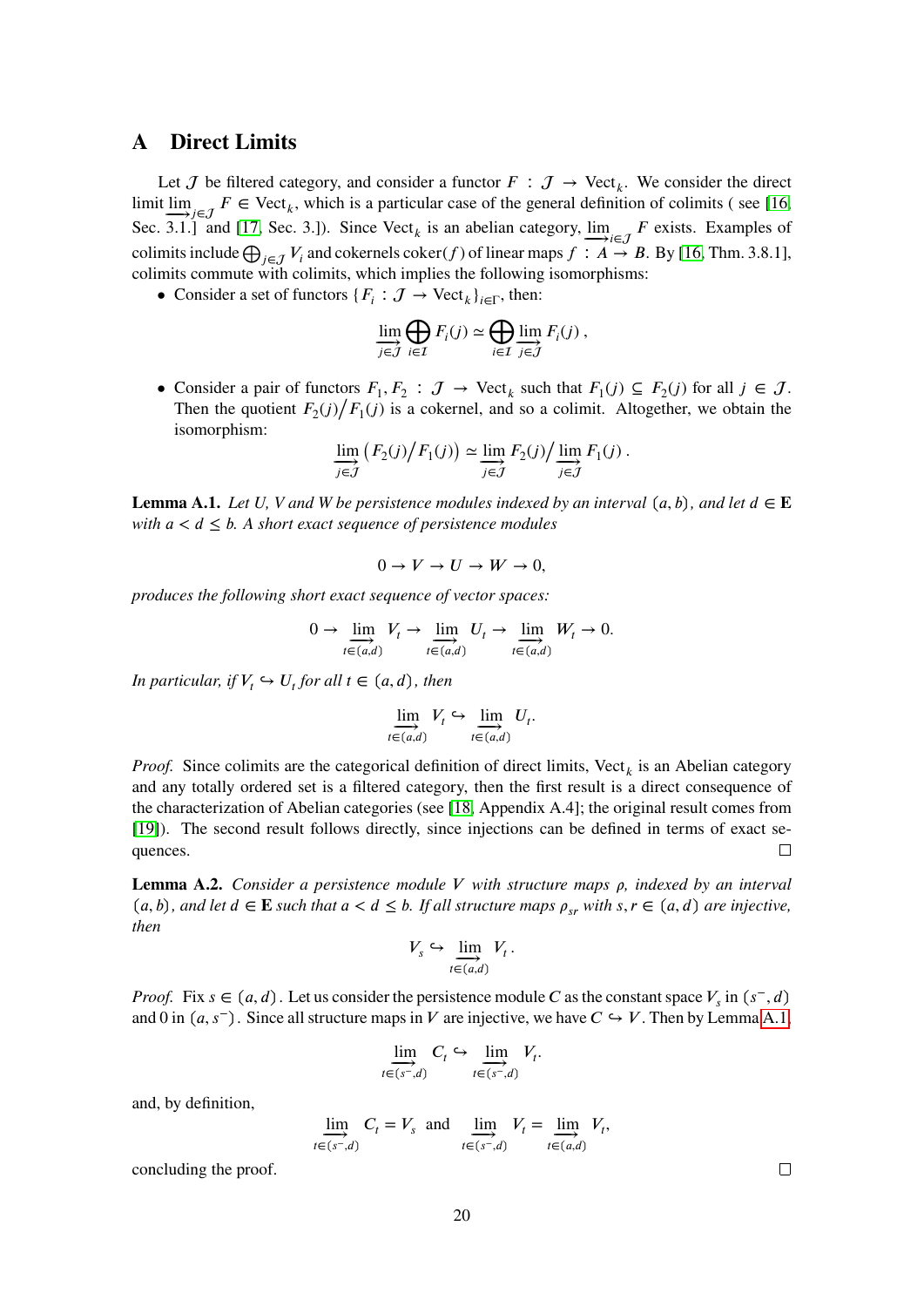**Lemma A.3.** Let *J* be a filtered category and consider a pair of functors  $A : J \rightarrow \text{Vect}_k$  and  $B: \mathcal{J} \to \text{Vect}_k$ *. Further, suppose that*  $A(j)$ *,*  $B(j)$  *are both subspaces of a common vector space for all*  $j \in J$ *. Then* 

<span id="page-20-1"></span>(a) 
$$
\lim_{j \in J} (A(j) + B(j)) \simeq (\lim_{j \in J} A(j)) + (\lim_{j \in J} B(j)),
$$
 and

(b) 
$$
\underline{\lim}_{j \in \mathcal{J}} (A(j) \cap B(j)) \simeq (\underline{\lim}_{j \in \mathcal{J}} A(j)) \cap (\underline{\lim}_{j \in \mathcal{J}} B(j))
$$

*Proof.* For each  $j \in J$ , consider the short exact sequence

$$
0 \to A(j) \cap B(j) \xrightarrow{i_j} A(j) \oplus B(j) \xrightarrow{\Sigma_j} A(j) + B(j) \to 0,
$$

*.*

 $\Box$ 

where  $i_j$  sends  $v \in A(j) \cap B(j)$  to  $(v, -v) \in A(j) \oplus B(j)$  and  $\Sigma_j$  sends  $(v, w) \in A(j) \oplus B(j)$  to  $v + w \in A(j) + B(j)$ . Since  $A(j) + B(j) \simeq \text{coker}(\Sigma_j)$  for all  $j \in \mathcal{J}$  and cokernels are colimits, the isomorphism [\(a\)](#page-20-1) follows from [\[16,](#page-18-14) Thm. 3.8.1]. On the other hand, as limits are exact, colimits commute with sums and direct sums, we obtain the following isomorphisms:

$$
\underline{\lim}_{j \in \mathcal{J}} (A(j) \cap B(j)) \simeq \ker \left( \underline{\lim}_{j \in \mathcal{J}} (A(j) \oplus B(j)) \to \underline{\lim}_{j \in \mathcal{J}} (A(j) + B(j)) \right)
$$
\n
$$
\stackrel{(*)}{\simeq} \ker \left( \underline{\lim}_{j \in \mathcal{J}} A(j) \oplus \underline{\lim}_{j \in \mathcal{J}} B(j) \to \underline{\lim}_{j \in \mathcal{J}} A(j) + \underline{\lim}_{j \in \mathcal{J}} B(j) \right) \simeq \underline{\lim}_{j \in \mathcal{J}} A(j) \cap \underline{\lim}_{j \in \mathcal{J}} B(j) .
$$

where the isomorphism (\*) follows from the Five Lemma, see [\[18,](#page-18-16) Ex. 1.3.3.].

### <span id="page-20-0"></span>**B Technical lemmas and proofs related to persistence basis**

*(Proof of Lemma [5.1\)](#page-14-0).* First we prove [\(a\).](#page-14-2) We start by showing that the inclusion *⊇* holds. Given  $\alpha_{it}^1 \in \mathcal{I}_{at}^+(\mathcal{A})$  (resp.  $\alpha_{it}^1 \in \mathcal{I}_{at}^-(\mathcal{A})$ ), we have that  $\rho_{st}(\alpha_{is}^1) = \alpha_{it}^1$  for all  $s \in (a, t^+)$  (resp. for some  $\vec{a}$  ∈ (–∞, *a*)). In particular,  $\alpha_{it}^1$  ∈ Im<sub> $at^+$ </sub>(*V*) (resp.  $\alpha_{it}^1$  ∈ Im<sub> $at^-$ </sub>(*V*)). Since Im $_{at}^{\pm}(V)$  are well-defined subspaces of  $V_t$ , we obtain  $\text{Im}^{\frac{1}{2}}_{at} \supseteq \langle \mathcal{I}^{\pm}_{at}(A) \rangle$  (resp.  $\text{Im}^{-}_{at} \supseteq \langle \mathcal{I}^{-}_{at}(A) \rangle$ ).

Let us now show that  $\subseteq$  holds. Consider  $v \in \text{Im}^{\pm}_{at}$ . Let any  $s \in (a, t^+)$  (resp. some  $s \in (-\infty, a)$ ) such that there exists  $w \in V_s$  with  $\rho_{st}(w) = v$ . Since  $\mathcal{A}_t = {\alpha_{it}^1}_{i \in \Lambda(t)}$  is a persistence basis for  $V_t$ , there exists a subindex set  $\Gamma \subseteq \Lambda(t)$ , together with coefficients  $x_i \in k \setminus \{0\}$  for all  $i \in \Gamma$  such that  $\sum_{i \in \Gamma} x_i \alpha_{it}^1 = v$ . Similarly, there exists a subset  $K \subseteq \Lambda(s)$ , together with coefficients  $x_i' \in k \setminus \{0\}$  $\sum_{i \in I} \sum_{i} \alpha_i a_{ij}$   $\in$  *Z* is such that  $\sum_{i \in K} x_i' a_{is}^{\dagger} = w$ . Altogether, we obtain:

$$
\rho_{st}(w) = \sum_{i \in K} x'_i \rho_{st}(\alpha_{is}^1) = \sum_{i \in K \cap \Lambda(t)} x'_i \alpha_{it}^1 = v = \sum_{i \in \Gamma} x_i \alpha_{it}^1,
$$

which, by linear independence of  $A_t$ , implies that  $K \cap \Lambda(t) = \Gamma$  and also  $x'_i = x_i$  for all  $i \in \Gamma$ . Hence, we have that given  $i \in \Gamma$  with  $\alpha_i \sim (a_i, b_i)$ , we must have  $s \in (a_i, b_i)$ . In particular, since we picked up any  $s \in (a, t^+)$  (resp. some  $s \in (-\infty, a)$ ), we have that  $\alpha_i \in \mathcal{I}^+_a(\mathcal{A})$  (resp.  $\alpha_i \in \mathcal{I}^-_a(\mathcal{A})$  for all  $i \in \Gamma$ . This implies that  $v \in \langle \mathcal{I}^+_{at}(\mathcal{A}) \rangle$  (resp.  $v \in \langle \mathcal{I}^-_{at}(\mathcal{A}) \rangle$ ) as claimed.

The proof of [\(b\)](#page-14-3) is analogous to that of [\(a\),](#page-14-2) although for completeness we will reproduce it here. So, let us show first that the inclusion  $\subseteq$  holds. Given  $\alpha_{it}^1 \in \mathcal{K}^+_{bt}(\mathcal{A})$  (resp.  $\alpha_{it}^1 \in \mathcal{K}^-_{bt}(\mathcal{A})$ ), we have that  $\rho_{ts}(\alpha_{it}^1) = 0$  for all  $s \in (b, \infty)$  (resp. for some  $s \in (t^-, b)$ ). In particular,  $\alpha_{it}^1 \in \text{Ker}_{bt}^+(V)$  (resp.  $\alpha_{it}^{\perp} \in \text{Ker}_{bt}^{-}(V)$ . As  $\text{Ker}_{bt}^{+}(V)$  are subspaces of  $V_t$ , we obtain the inclusions  $\text{Ker}_{bt}^{+}(V) \supseteq \langle \mathcal{K}_{bt}^{+}(\mathcal{A}) \rangle$ and  $\text{Ker}_{bt}^{-\alpha}(V) \supseteq \langle \mathcal{K}_{bt}^{-}(A) \rangle$ . Finally, the inclusion ⊆ from [\(\(b\)\)](#page-14-3) follows from Lemma [2.7;](#page-5-0) notice that in the case  $\text{Ker}_{bt}^{-}(\overrightarrow{V}) \subseteq \langle \mathcal{K}_{bt}^{-}(\mathcal{A}) \rangle$ , if *b* is decorated by + we need to change the decoration to − to apply Lemma [2.7.](#page-5-0)